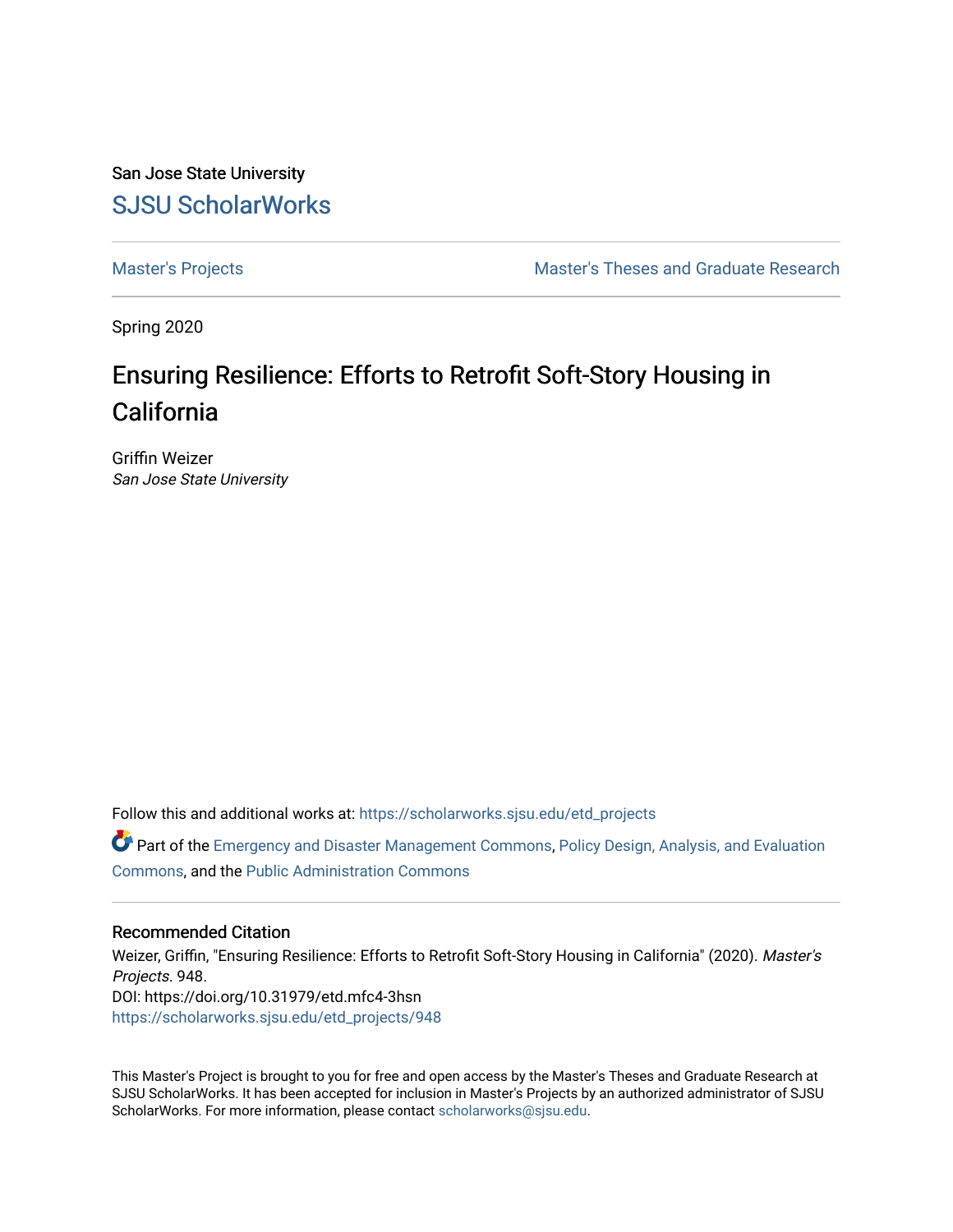# **Ensuring Resilience: Efforts to Retrofit Soft-Story Housing in California**

By Griffin Weizer

A Thesis Quality Research Project Submitted in Partial Fulfillment of the Requirements for the Master of PUBLIC ADMINISTRATION

Professor Frances L. Edwards, Ph.D. Adviser

> The Graduate School San Jose State University May 2020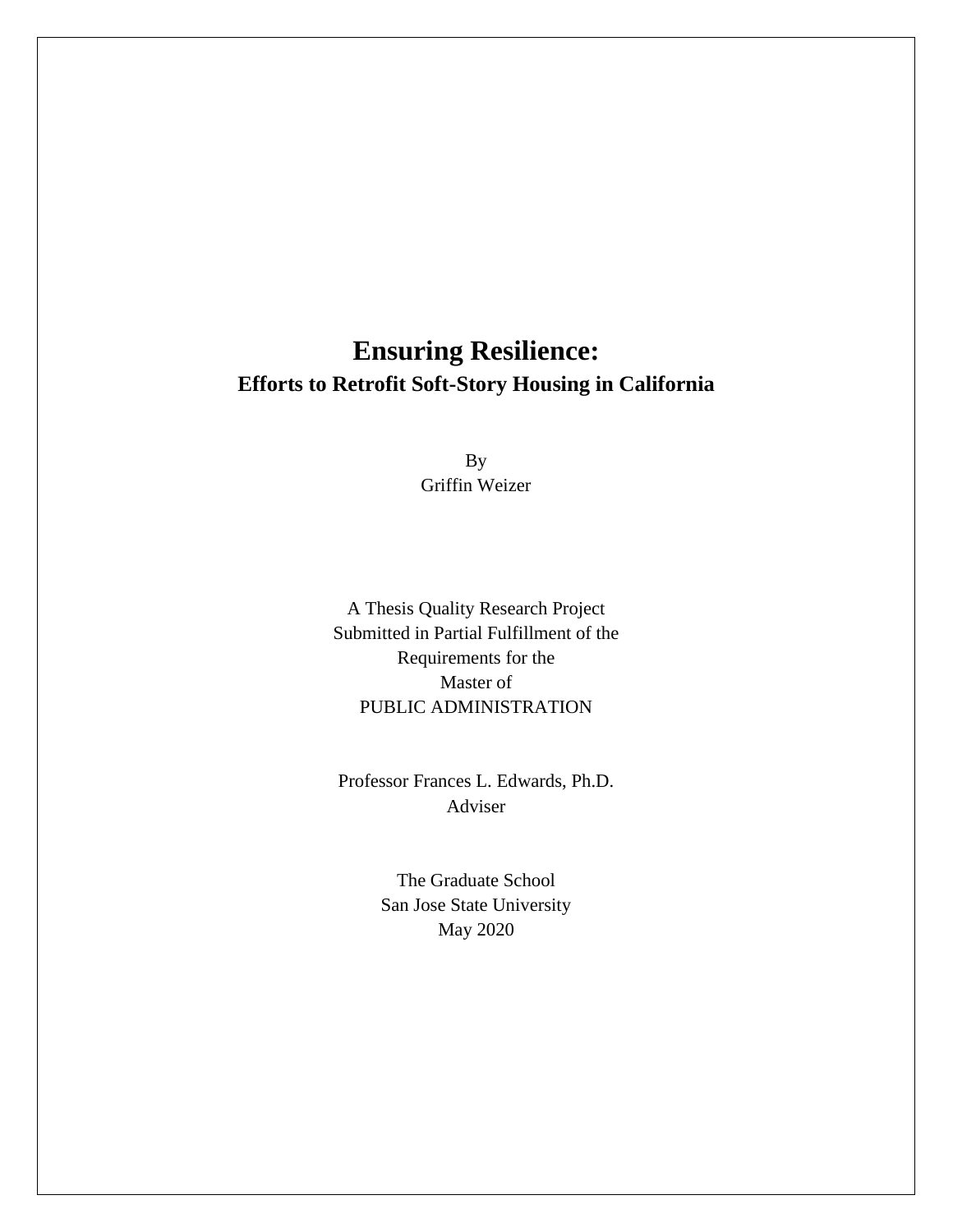### **BACKGROUND**

"Earthquake weather" is a term used to describe weather that is unusually warm, with people describing the term as an unusual "stillness" that creates a sense of impending doom before the start of an earthquake event (Nolte, 2019). October 17th, 1989 helped to popularize the myth of earthquake weather for many who underwent the tragic events of that day. At the time, many California Bay Area residents were a buzz about another historical event, Game 3 of the baseball World Series where the San Francisco Giants and Oakland Athletics were pitted against each other for baseball supremacy. By 5pm that evening, the game was only thirty minutes away, Bay Area residents were hurrying home from a day of work, and people around the country were starting to tune in at home to watch the game. At 5:04 a magnitude 6.9 earthquake rattled the Bay Area and became the only earthquake, at the time, to be broadcast live on television for the world to see (Kroichick, 2019). Seventeen seconds later, on a day that was supposed to be known as baseball history's "Battle of the Bay," the Bay Area had suffered the worst earthquake to hit the region since the infamous 1906 San Francisco Earthquake. The damage throughout the Bay Area was extensive: a section of the Bay Bridge's upper deck collapsed, killing one; 1.6 miles of the Cypress Structure roadway in Oakland collapsed killing 42; and fires raged in San Francisco's Marina district with the earthquake ultimately claiming the lives of 63 persons in total (Fagan, 2019).

The 1989 Loma Prieta Earthquake identified many of the structural flaws that were otherwise unnoticed in one of the more charming and ubiquitous San Francisco structures, the wood framed, soft-story building. While varied and unique, soft-story buildings derive their name from the nature of their ground floor, which is generally an open space, such as a garage, parking space, or a commercial space, with limited structural support for the floors above, which,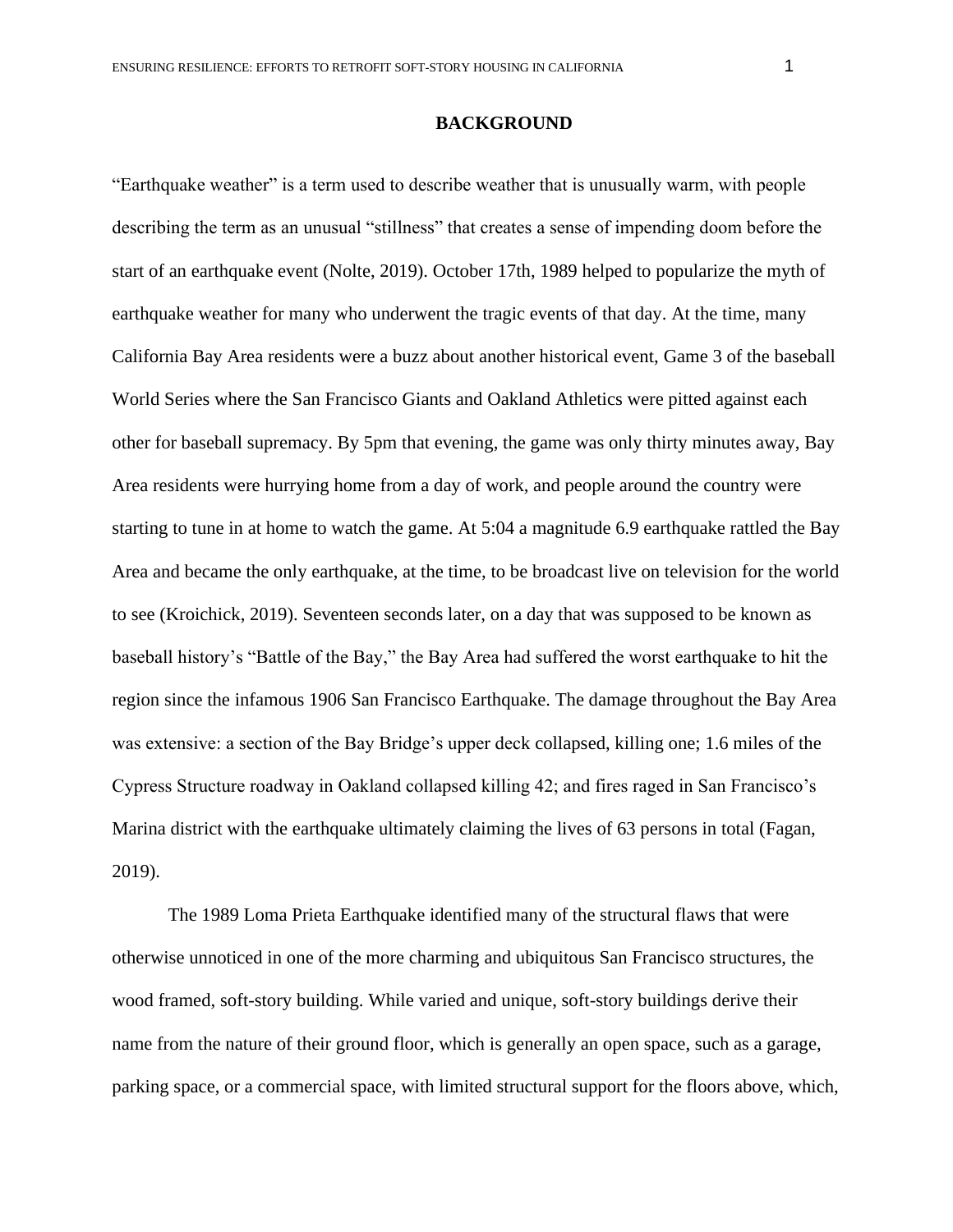during the lateral movement of an earthquake, can prove to be structurally deficient (ABAG, 2016).

This deficiency was highlighted further in the 1994 magnitude 6.7 Northridge Earthquake with the collapse of the Northridge Meadows apartment complex, killing 16. Overall, the damage from the Northridge Earthquake was extensive, totaling more than \$16 billion for wooden framed structures alone (Sutley, 2016). Since the 1989 Loma Prieta and 1994 Northridge earthquakes, there has been growing concern for the safety and resiliency of soft-story buildings in a major earthquake event throughout the state of California. In response, local governments from the San Francisco Bay Area to the greater Los Angeles area have adopted soft-story seismic retrofitting ordinances to address these public safety concerns. *The intention of this study was to determine what soft story housing retrofit ordinances have been offered by local governments in the State of California since the 1989 Loma Prieta earthquake, and to analyze the components and provisions therein to determine possible trends and best practices.*

Much of the current soft-story residential building inventory was constructed during the 1950s, 60s, and 70s. Then, as is the case now, soft-story structures were considered to be a novel and modern solution to land use issues facing growing urban areas (Baldridge, 2012). Soft-story buildings are common sights throughout the greater San Francisco Bay Area in areas such as San Francisco proper, Oakland, San Jose, as well as throughout Los Angeles County, particularly in the San Fernando Valley. Despite the large number of soft-story buildings throughout the state of California, as well as the state recognizing soft-story buildings as one of the most pressing building safety concerns, no state law has been enacted in order to mandate retrofitting these structures (Baldridge, 2012). Instead, local governments themselves have had to fill the gap in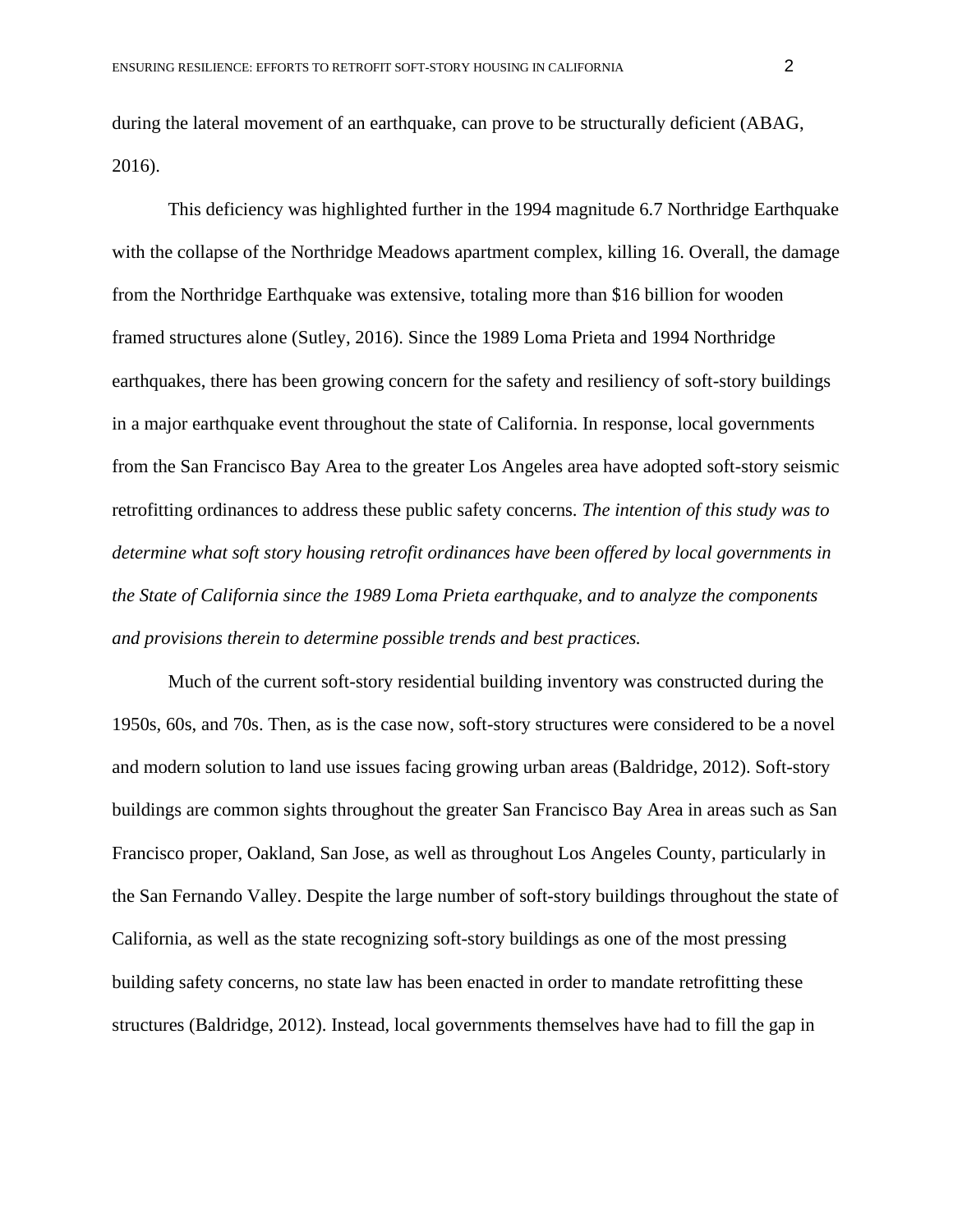state law in mitigating the risk that these buildings pose, resulting in a patchwork of retrofitting programs and efforts statewide.

While there are numerous soft-story buildings and retrofitting programs throughout the state of California, the science of retrofitting them has been standardized and refined. Typical soft-story retrofits fall into one of three categories: special moment frames, steel cantilever column systems, and plywood/steel shear walls. (Rodriguez, 2019). Steel moment frames are ideal for larger soft-story buildings and provide a combination of ductility and resilience, while simultaneously being one of the more expensive retrofitting methods (Rodriguez, 2019) (Rafezy, 2017). Cantilever column systems work by the addition of steel supports to replace the traditional wooden columns where appropriate (Rodriguez, 2019). Plywood and steel shear walls are an inexpensive retrofitting option, where the addition of reinforcement of existing shear walls provides additional resistance to lateral movement during an earthquake event, helping to prevent structural fractures (Rodriguez, 2019).

While architecturally soft story housing comes in many shapes and styles, a soft story housing development is generally uniformly defined as a wooden multi-story building where the ground floor is particularly soft, weak, and flexible, typically a result of being used as a garage, parking space, or as a commercial space with large storefront windows (ABAG, 2016). However, local governments throughout California have gone beyond that general definition to include more specific criteria. In the culmination of a nearly decade long project, the City of San Francisco in their Community Action Plan for Seismic Safety (CAPSS) went further by additionally defining soft-story buildings to be at least three stories, have a minimum of five residential units, and be built before 1973 (Day, 2009). Other jurisdictions have adopted similar definitions to San Francisco; however, many vary in establishing a historical cutoff date. The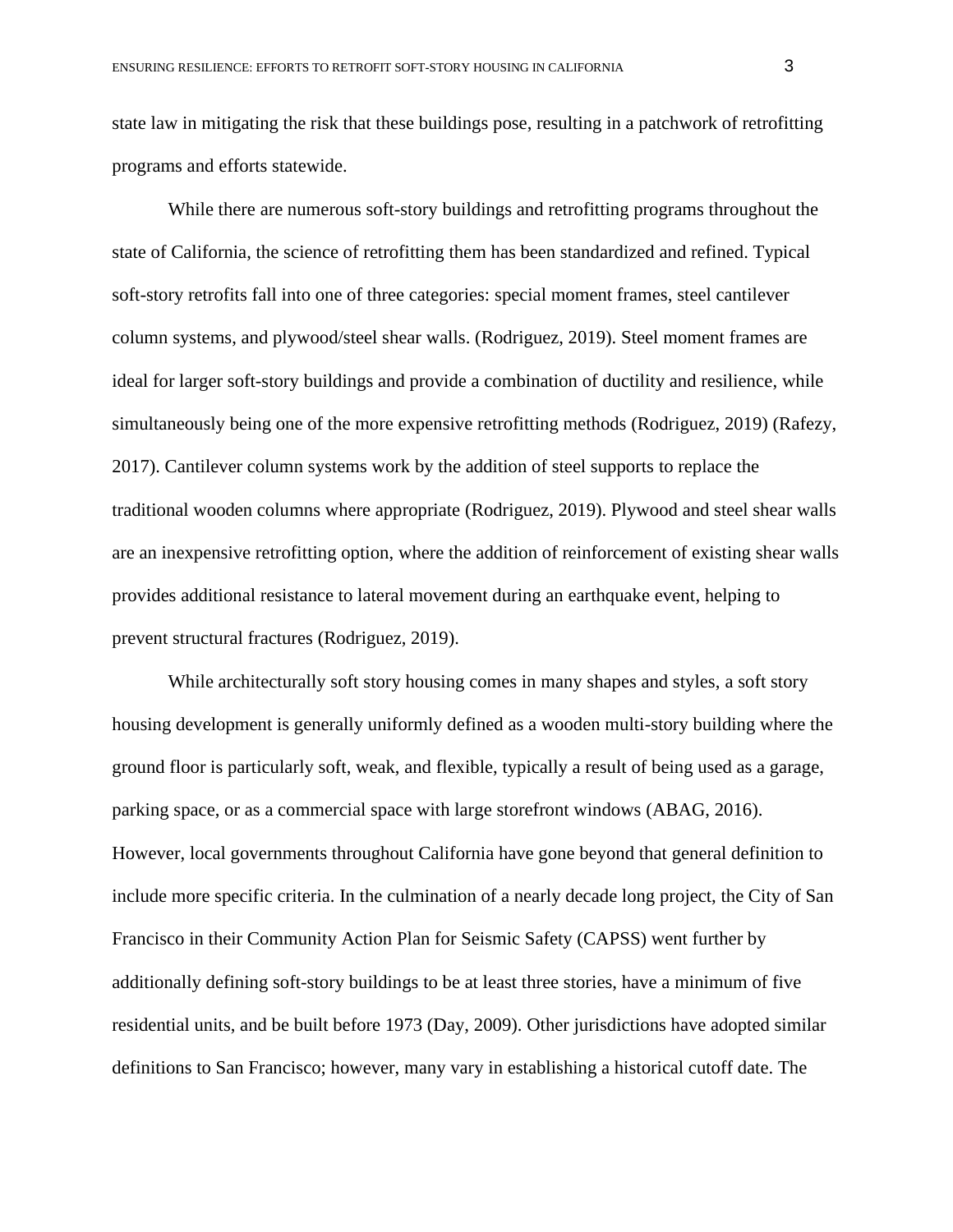City of Fremont and the City of Berkeley both establish a cutoff date of 1978 (City of Fremont, 2007) (City of Berkeley, 2014) while the City of Alameda includes housing built up to 1985 (City of Alameda, 2009). The City of Los Angeles goes further by establishing a historical cutoff date in 1995 as a direct response to the tragic 1994 Northridge earthquake (City of Los Angeles, 2015). Other cities, such as Oakland, have included in their definition of soft-story housing criteria regarding the number of stories and residential units, but make no mention of a historical cutoff (City of Oakland, 2019). This multitude of cutoff dates can be attributed to the fact that jurisdictions have over the years adopted a varying patchwork of building codes at different points in time. San Francisco, for instance, adopted a citywide soft story building code in 1973 which was soon followed up in 1978 when the State of California enacted a statewide building code (Day, 2009).

Stringent building codes are a necessity when earthquakes are the inconvenient reality of life of California -it is more so when an earthquake strikes the Golden State, not if. The United States Geological Survey estimates that the probability of a 6.7 magnitude earthquake striking the Bay Area by the year 2043 to be 72% (USGS, 2016). For an earthquake greater than 6.0, but less than 6.7, the probability increases to 100% by the year 2043 (USGS, 2016). Historically, the two most powerful earthquakes in recorded California history have been along the San Andreas fault, the 1857 7.9 Fort Tejon Earthquake, and the much more famous 1906 7.8 San Francisco Earthquake. Were a repeat of the 1906 San Francisco Earthquake to happen today, there would be an estimated \$98,328,305,100 in building damage, with a potential range of deaths from 220 to 7,851 persons (Ghilarducci, 2018). In comparison, a 6.8 earthquake along the Southern Hayward fault, the most likely earthquake scenario (Baldridge, 2012), would have an estimated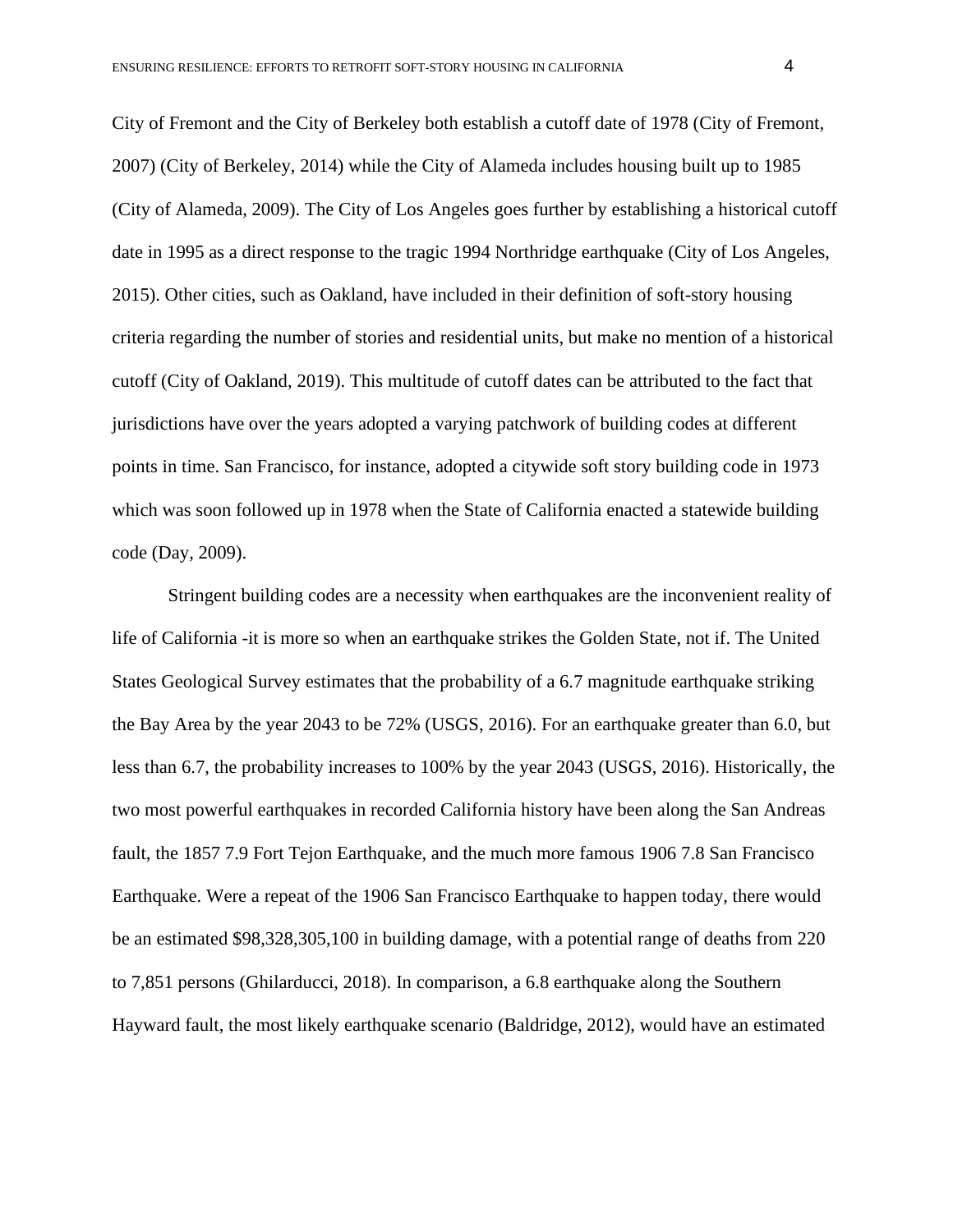building damage worth \$15,168,660,800 and a potential range of deaths from 7 to 32 persons (Ghilarducci, 2018).

One of the worst natural disasters in world history, the 2010 Haiti Earthquake, MM 7.0, serves as a worst-case scenario. Compounding on its sheer intensity, the 2010 Haiti Earthquake was made more lethal from lax building codes and the equally lax enforcement of the codes that were in place (Bilham, 2010). As a result of these factors, losses and damages were estimated to be between \$7-\$14 billion dollars, over 316,000 people died, 300,000 were injured, and a further 1.3 million people were left homeless (Desroches, 2011). The 2010 Haiti Earthquake serves as a testament to the necessity of stringent building codes geared towards seismic safety as well as the necessity to mandate and enforce compliance.

Wooden soft-story buildings are not the only structure to undergo more rigorous scrutiny as deficiencies have become apparent in unreinforced masonry buildings and buildings constructed from non-ductile concrete. Unreinforced masonry buildings (URM) are generally defined as being constructed of earthly materials such as stone, brick, or concrete blocks without any reinforcing material integrated into the construction (Reitherman, 2009). These types of buildings were common throughout the United States until stricter building codes were adopted in 1934. This was in part a response to the 1933 Long Beach earthquake which rendered 54% of URM buildings with either significant wall damage or complete collapse (Reitherman, 2009). Currently, due to the seismically unstable nature of URM buildings, new construction is only allowed in areas with very low chances of earthquake activity with new URM buildings banned in active earthquake zones, particularly in the Western United States (Reitherman, 2009).

Furthermore in 1986, SB-547 required local governments to identify at risk URM buildings within their jurisdiction, and though it only mandated that local governments inform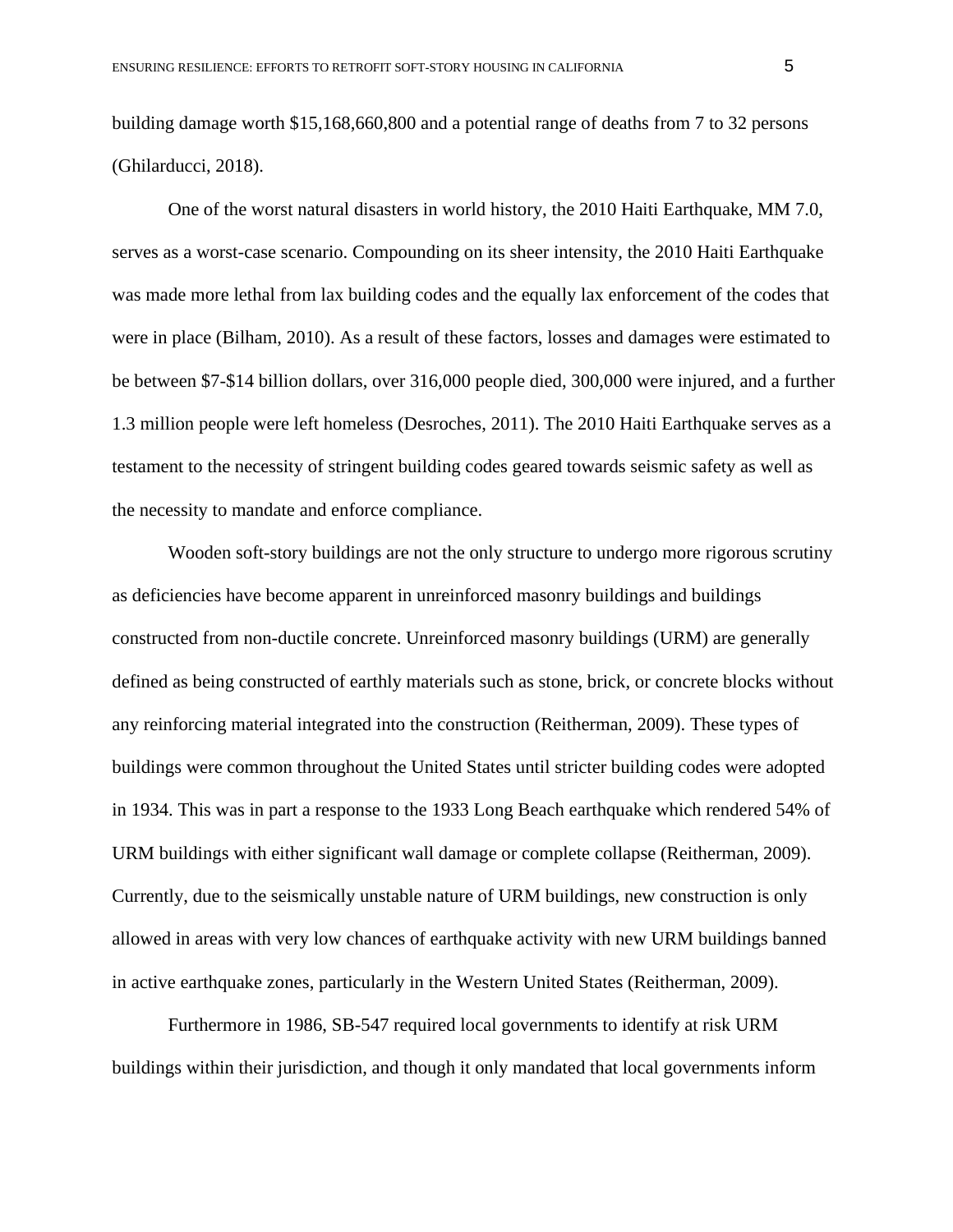property owners of the historic risk these structures create in earthquake conditions, and establish hazard mitigation programs, SB-547 did pave the way for greater regulation of these structures (Baldridge, 2012). Paso Robles adopted a retrofitting ordinance for URM buildings in 1992 mandating that such buildings be retrofitted by a deadline that was later extended to 2018. When the San Simeon Earthquake struck in 2003, the nine URM buildings that had undergone retrofitting survived the earthquake with little to no damage while some unretrofitted URM buildings were later demolished due to the severity of the damage sustained (Reitherman, 2009).

Another potential hazardous structural design, non-ductile concrete (NDC) buildings are defined as being particularly inflexible in such a way that NDC buildings are overly stiff and fracture under the stress of the earthquake which can lead to a loss of structural integrity (Prager, 2009). Modern concrete buildings built under newer building codes utilize specialized steel and other design considerations integrated within their construction that allows the building to be more flexible during an earthquake event, preventing the damage that would occur in an NDC building in similar circumstances. The need for more stringent building codes for concrete buildings became especially apparent in the 1971 magnitude 6.5 San Fernando Earthquake. During this event sections of the San Fernando Veterans Administration Hospital built with NDC in 1926 collapsed killing 44 people (Bartholomew, 2016). Following that disaster, the State of California began mandating that certain hospitals constructed with NDC be retrofitted to ensure resilience but has stopped short of mandating other possibly at-risk structures such as public schools or office buildings (Bernstein, 2005). While some local governments have instituted guidelines for voluntary retrofitting ordinances, only Los Angeles and Santa Monica have adopted mandatory retrofit programs in 2015 and 2017 respectively. Despite NDC buildings being at significant risk during extreme stress, property owners have resisted efforts to retrofit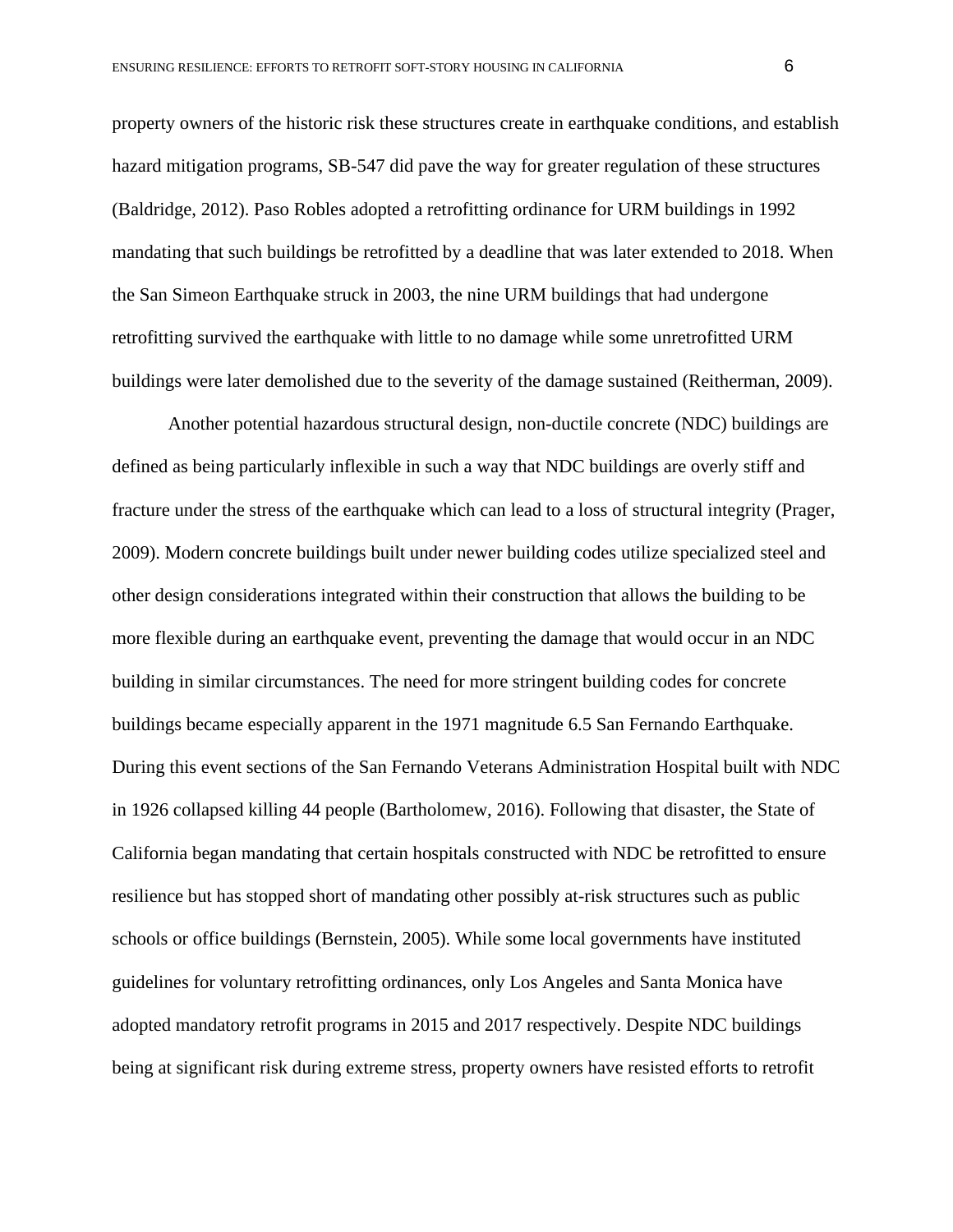buildings citing high costs and suggesting that the dangers of NDC buildings are overstated

(Bernstein, 2005).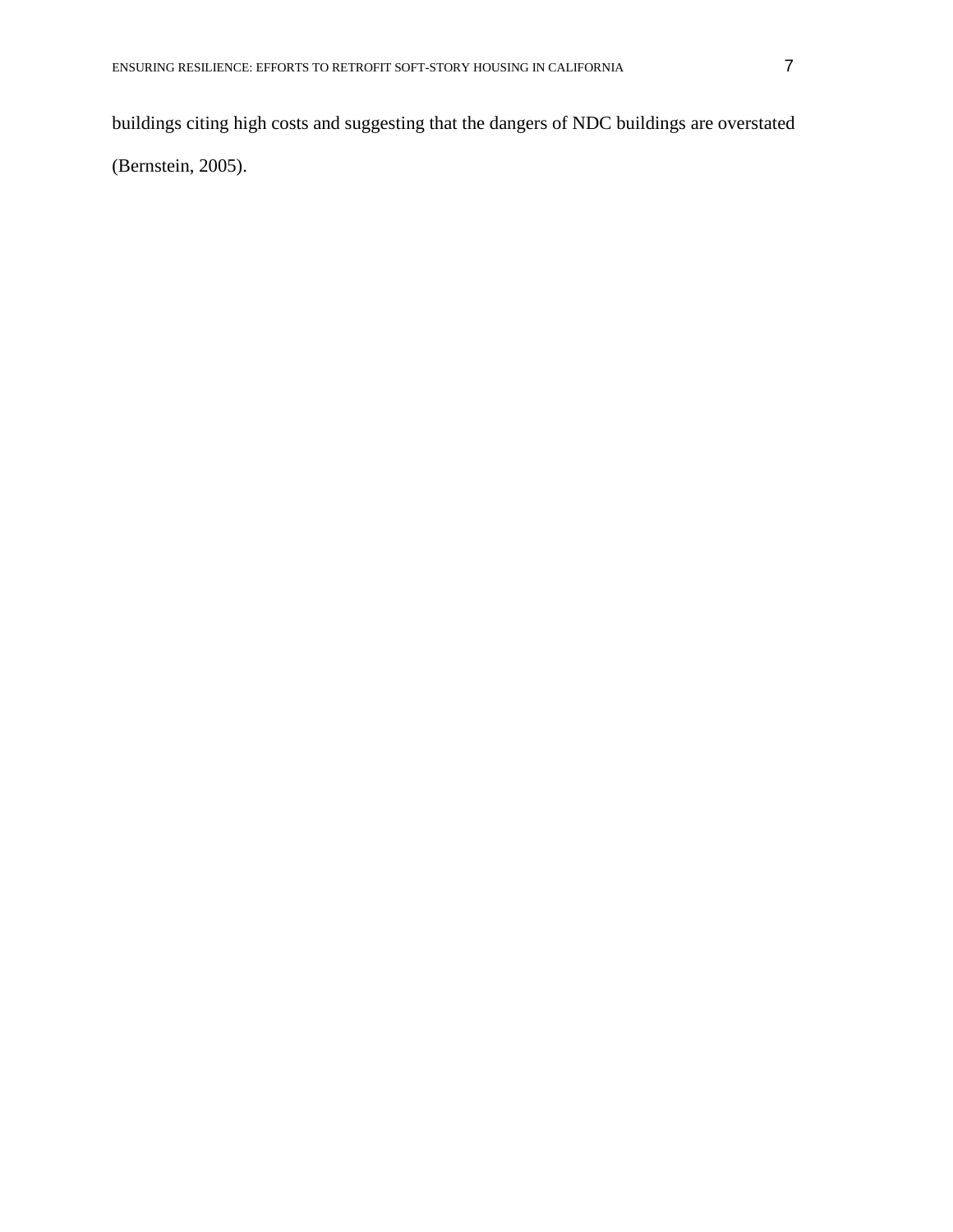# **LITERATURE REVIEW**

While ensuring that buildings are built with earthquakes in mind, as well as retrofitting existing buildings to increase seismic safety will help save lives and reduce property damage during an earthquake, they will also serve to help quicken disaster recovery. During the aftermath and reconstruction of New Orleans after Hurricane Katrina, among the top concerns for returning residents was the availability of housing, education facilities, and access to healthcare (SPUR, 2014). Four years after Hurricane Katrina hit, New Orleans had among the highest rates of homelessness in the nation, as well as over 65,000 registered abandoned buildings (Flaherty, 2009). This puts a tremendous strain on public and social services, effectively slowing the speed and quality of disaster recovery (USGAO, 2008). Thus, having buildings prepared for a seismic event ahead of time is crucial for disaster recovery (Business Civic Leadership Center, 2010). Furthermore, the works of Cutter et al. (2010) found that strong social, community capital, including such factors as religious, social networks, and citizen participation, was correlated with quality disaster recovery and resilience throughout FEMA region IV (2010). Such factors are heavily reliant on a community that can maintain a "sense of community [and] place attachment" (Cutter, 2010, page 9), highlighting the need for local governments to ensure that housing construction is in line with modern seismic safety standards.

The Loma Prieta and Northridge earthquakes illustrate the damage that a moderate to severe earthquake can cause to dense urban areas. Of the Loma Prieta earthquake, there was a considerable concentration of damage to low-income, multi-family, rental units. 60% of San Francisco's 115,000 damaged properties were rental units, additionally, 40% of these were considered affordable housing (Comerio, 1997). Similarly, the Northridge earthquake disproportionately affected multi-family apartment complexes and mobile homes, seriously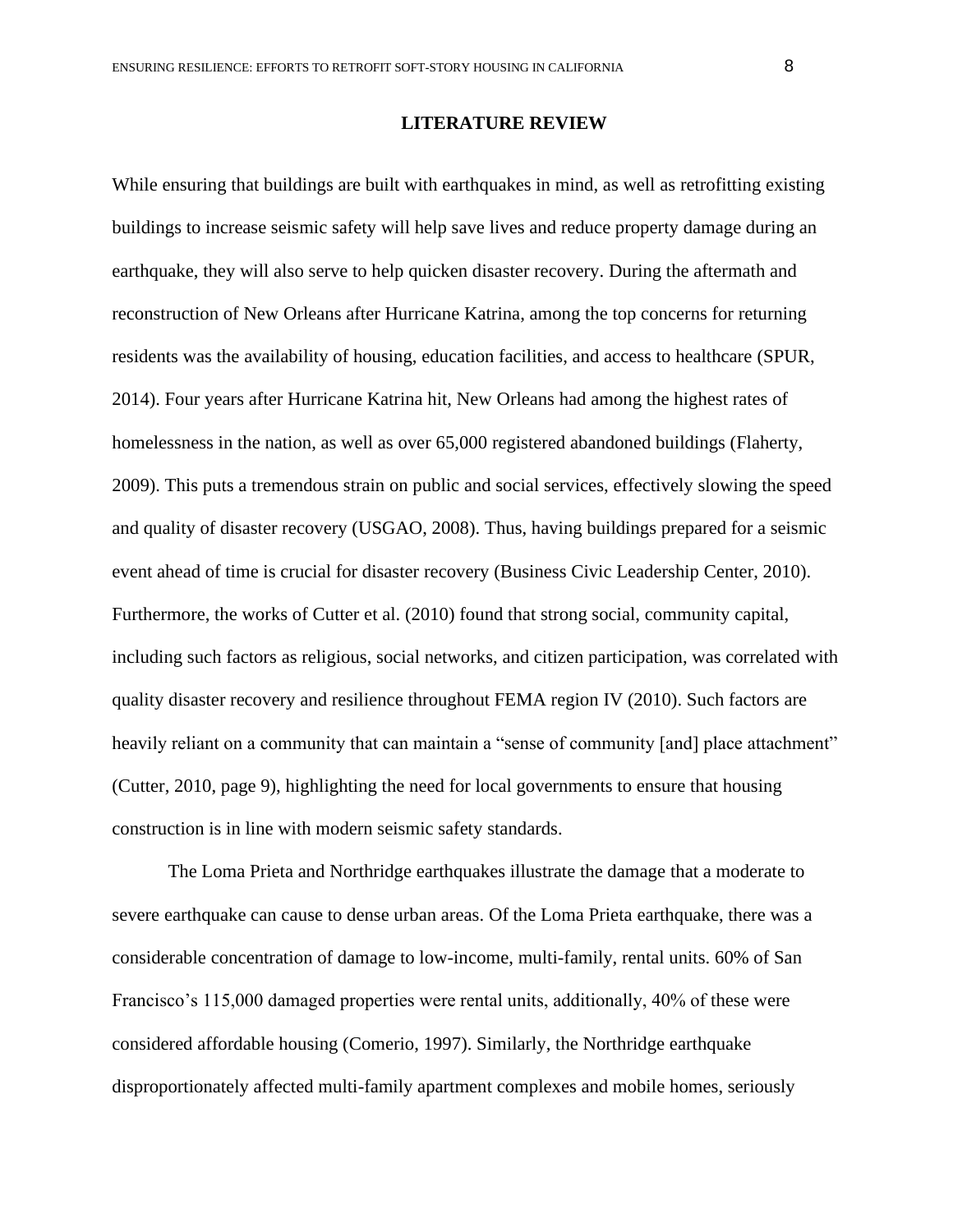damaging 60,000 units out of more than 400,000 damaged, approximately 15%, many of which were in less modern structures typically occupied by lower-income groups and difficult to replace (Comerio, 1997)( Winslow, 1998).

Despite both being large dense urban areas, the problems and experiences which arose in the recovery efforts after the Loma Prieta and Northridge earthquakes are remarkably distinct. The combination of having a significant portion of the Bay Area's affordable housing stock damaged in need of repair along with incredibly low vacancy rates, especially for the area's moderate to very-low income categories, created a housing crisis (Comerio, 1997). This crisis was exacerbated further as dense urban areas make sheltering people displaced by natural disasters particularly difficult due to the lack of open space, reducing the ability to establish temporary shelters (Edwards, 2019). In addition, only 50% of damaged affordable apartments were repaired 5 years after the earthquake, further reducing the ability to recover efficiently (Comerio, 1997).

In Los Angeles County and surrounding areas, the losses were concentrated in pockets of neighborhoods, with 38 census tracts containing 100 or more vacant units (Comerio, 1997). Many properties remained vacated and in disrepair for years after the earthquake. In contrast to the experience in the Bay Area five years earlier, high vacancies in the region's housing stock along with falling housing prices prior to the earthquake meant that there was limited cash flow and equity in the market (Comerio, 1997). Furthermore, federal government recovery measures focused primarily on single-family dwellings, and less than half of the qualifying multi-family units received support from federal loan programs (Comerio, 1997) (Winslow, 1998). This meant that owners of mult-family dwellings had to rely on their own personal finances to facilitate recovery, taking on additional debt for repairs (Comerio, 1997). 30% of apartment buildings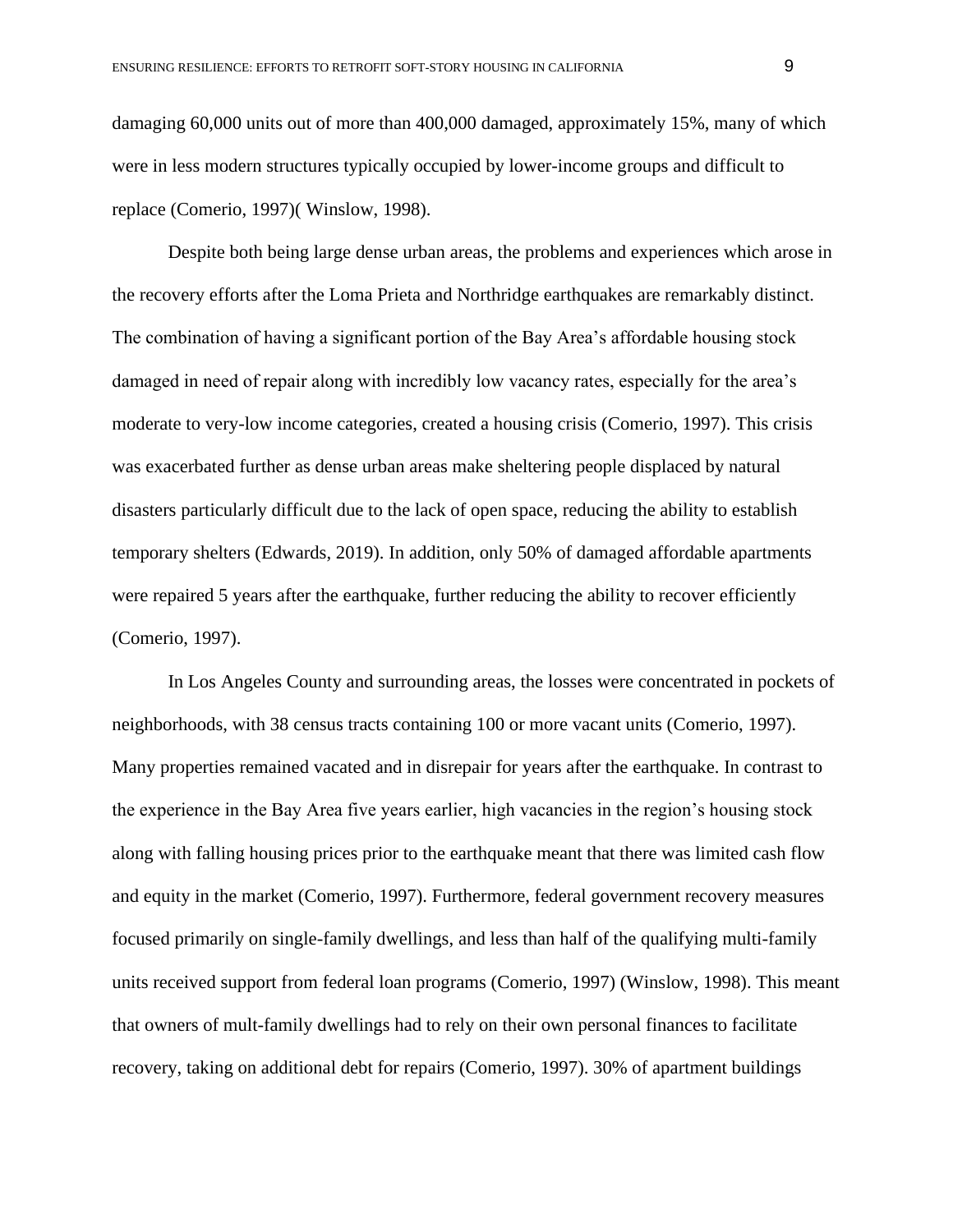were repaired, while an additional 60% of apartment buildings were still at the planning stage for repairs one year after the earthquake (Comerio, 1997).

These vacated census tracts caused a ripple effect that led to the formation of 13 "ghost towns," each containing an area of several blocks where on average 40% of housing was vacated, with a high of 90% in some areas (Stallings, 1996)(Comerio, 1997). These ghost towns soon attracted antisocial behaviors as local gang members and squatters moved into the vacated buildings, bringing a rise in drug related crimes, prostitution, arson, and other forms of violence (Stallings, 1996). With the rise of these antisocial behaviors, residents living in nearby, functional buildings fled, as did local businesses, deepening the crisis and straining the city's recovery efforts until the city instituted measures to reverse the trend (Stallings, 1996).

Considering the experiences of the recoveries from Loma Prieta and Northridge, ensuring the resilience of soft-story structures through retrofitting ordinances can be seen as a form of social equity for lower income groups. A memorandum from the City of Oakland on the 25th anniversary of the 1989 Loma Prieta earthquake recognized this issue. The memorandum highlighted that the 22,000 soft-story rental units within the city were primarily occupied by historically lower-income groups, including elderly and minority residents, and represented a significant portion of the city's inventory of affordable housing (Gardener, 2014)*.* The situation is similar across the Bay in San Francisco. In 2012, the San Francisco Bay Area Planning and Urban Research Association (SPUR) determined that if a 7.2 magnitude earthquake were to strike San Francisco, a significant portion of the multi-family wooden-frame soft-story residence inventory rendered unusable would be in the Mission, Richmond, Sunset, and Western Addition districts (Barkely, 2012). During that time the median family income of San Francisco as a whole was \$103,000, while the median family income of the Mission district was 40% below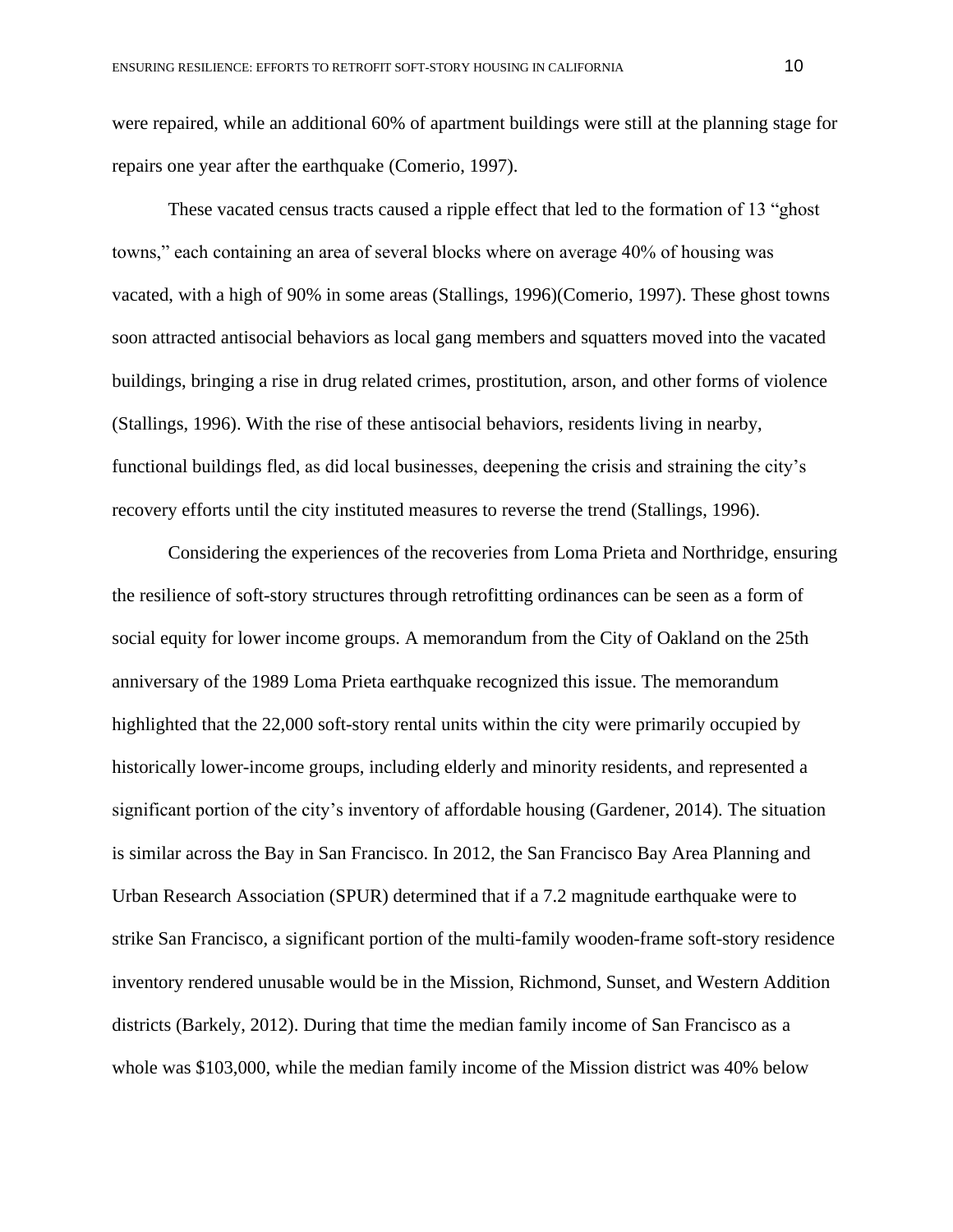(\$62,000); the Richmond district 37% below median (\$65,000); the Sunset district 36% below median (\$66,000); and the Western Addition district 44% below median (\$58,000) (Barkely, 2012)(USDHUD, 2019). Ensuring that soft-story residences are retrofitted to be earthquake resilient is crucial to protecting vulnerable populations, and thus, quickening recovery after an earthquake event.

Using the 2008 ShakeOut scenario, Hua Kang, Zhengxiang Yi, and Henry Burton constructed a post-earthquake recovery model to analyze the potential effectiveness of the City of Los Angeles' current mandatory retrofit ordinance. Using the current Los Angeles county building inventory, statistical, geological, and structural data, the study analyzes two scenarios: one against the current inventory, and one where all soft-story buildings have been retrofitted. The results provide a significant and positive insight into the benefits of earthquake resiliency measures. Retrofitting all soft-story structures reduced the fraction of all buildings considered to be "completely damaged" by 25%, or 70% if only considering soft-story structures (Kang, 2019). This is significant, as "completely damaged" state buildings would make up only 5.2% of the total inventory but would account for 13.5% of all occupants, as multi-family dwellings constitute the overwhelming majority of soft-story buildings (Kang, 2019). Thus, the retrofit ordinance with full compliance would reduce the total percentage of occupants in completely damaged state buildings by 30% (Kang, 2019). Furthermore, the study suggests that Los Angeles' soft-story ordinance with full compliance would reduce the time to reach 90% occupancy after an earthquake by 64%, and the time to reach 95% occupancy by 14% (Kang, 2019).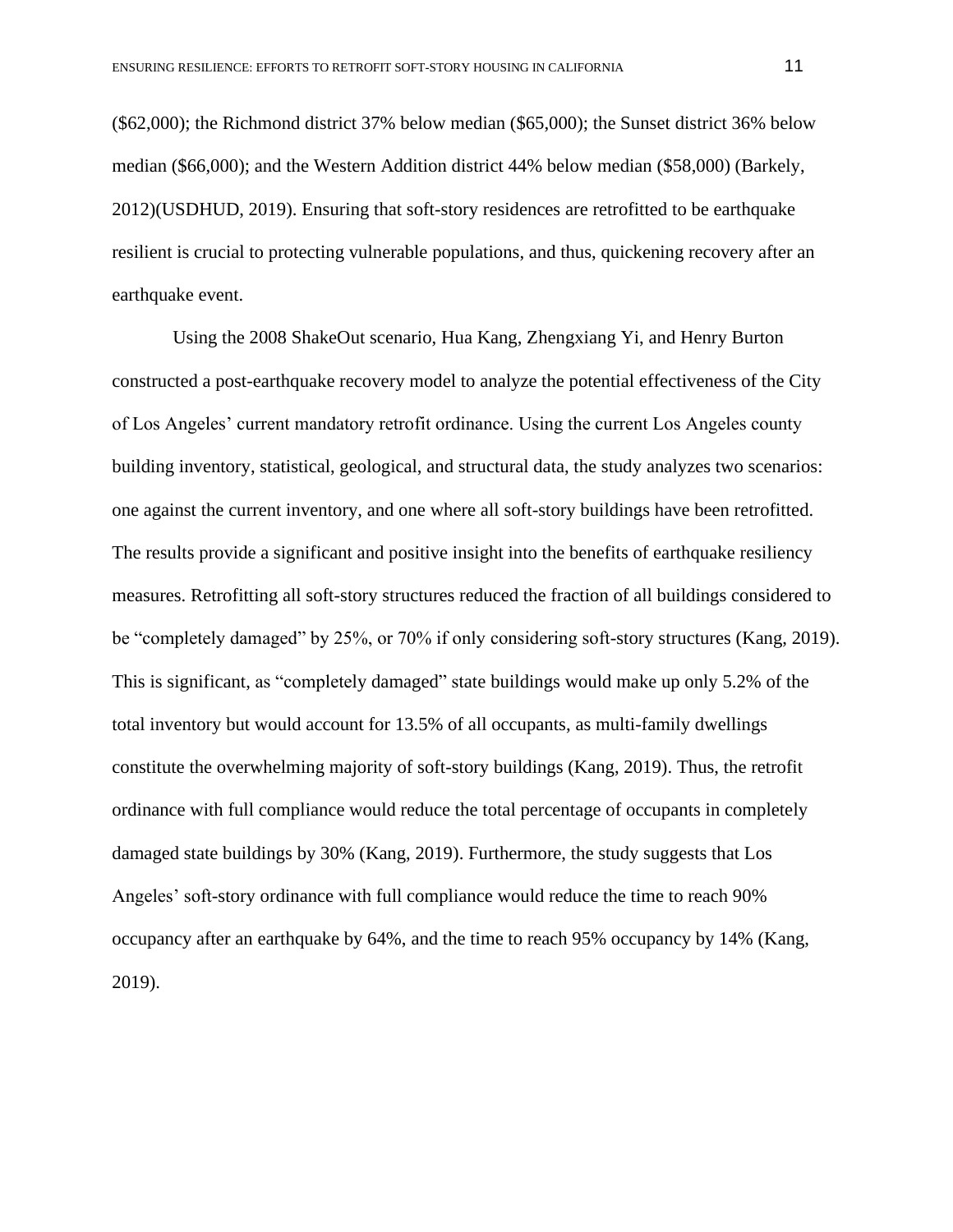## **METHODOLOGY**

The first goal of this research was to determine which local governments in the State of California currently have a mandatory or voluntary soft-story housing retrofitting program enacted within their jurisdictions. The secondary goal of this study was to compare the various jurisdictions' program elements in order to discover commonalities between programs leading to a larger discussion of trends and best practices. What this study did not attempt to do, however, was to make any assertions about the best practices and types of soft-story retrofits themselves from an engineering standpoint. The science of retrofitting buildings for earthquake resilience is a topic about which there exists an abundance of research and expertise. What this study does is present what programs and ordinances are currently in use by local governments across the State of California to employ those resilience methods.

In order to accomplish these objectives, this study has employed qualitative policy analysis methodologies (Bardach, 2015). The qualitative data required for this study has come from analyzing the ordinances and retrofitting programs of the cities selected to be in this study. In conducting this portion of the analysis this study has collected data regarding whether the ordinances in question contain any provisions relating to whether there are financing options available from the jurisdiction, whether there are any incentives or fee waivers for compliance, how the schedule for compliance is determined, whether there are any enforcement tools to ensure compliance, whether tenant cost sharing is allowed, and finally, whether the program itself is mandatory or voluntary. The ordinances and programs themselves have been accessed directly through the relevant local government's website, online archives, and internet databases in order to obtain this data.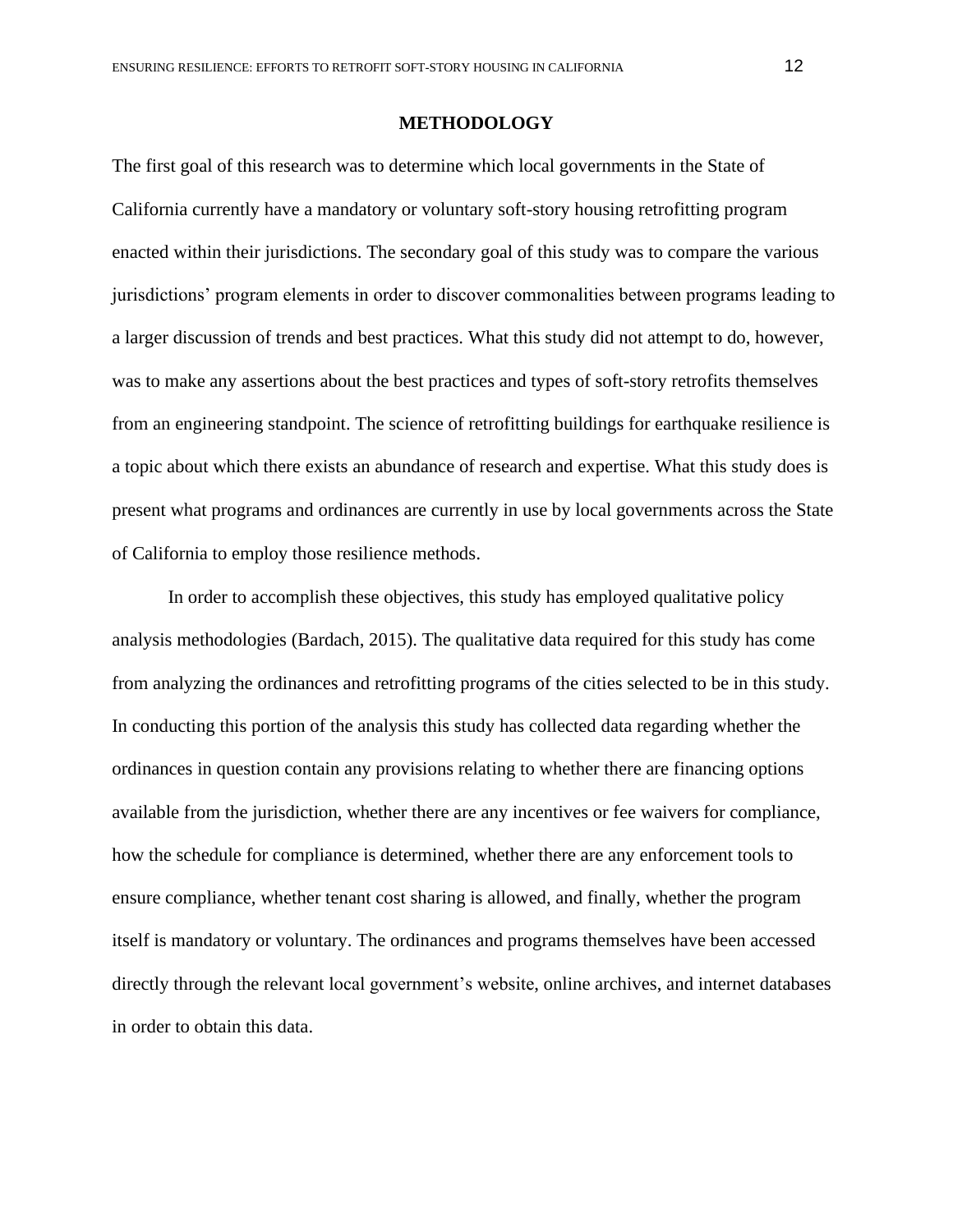Having been collected, this data has been divided and formatted into two tables representing the jurisdictions of Northern California (Table 1) and Southern California (Table 2). In dividing the survey between two geographic regions, this study has attempted to determine whether there any regional differences or trends between northern and southern California jurisdictions. The tables have been constructed in such a way that an "X" will indicate the explicit presence of the previously mentioned variables within the ordinance. If the ordinance does not explicitly mention the variable, the box has been left blank. If the variable exists outside of the ordinance, such as a policy or program that has been enacted after the ordinance has been enacted, the box has been checked with an "O."

Since this study has relied solely on publicly attainable information, and considering that there are no human subjects in the research design, this research has an Institutional Research Board (IRB) exclusion.

The cities that have been selected to be included in this study are as follows:

- Alameda
- Berkeley
- Beverly Hills
- **Burbank**
- **Fremont**
- Long Beach
- Los Angeles
- Oakland
- Pasadena
- San Francisco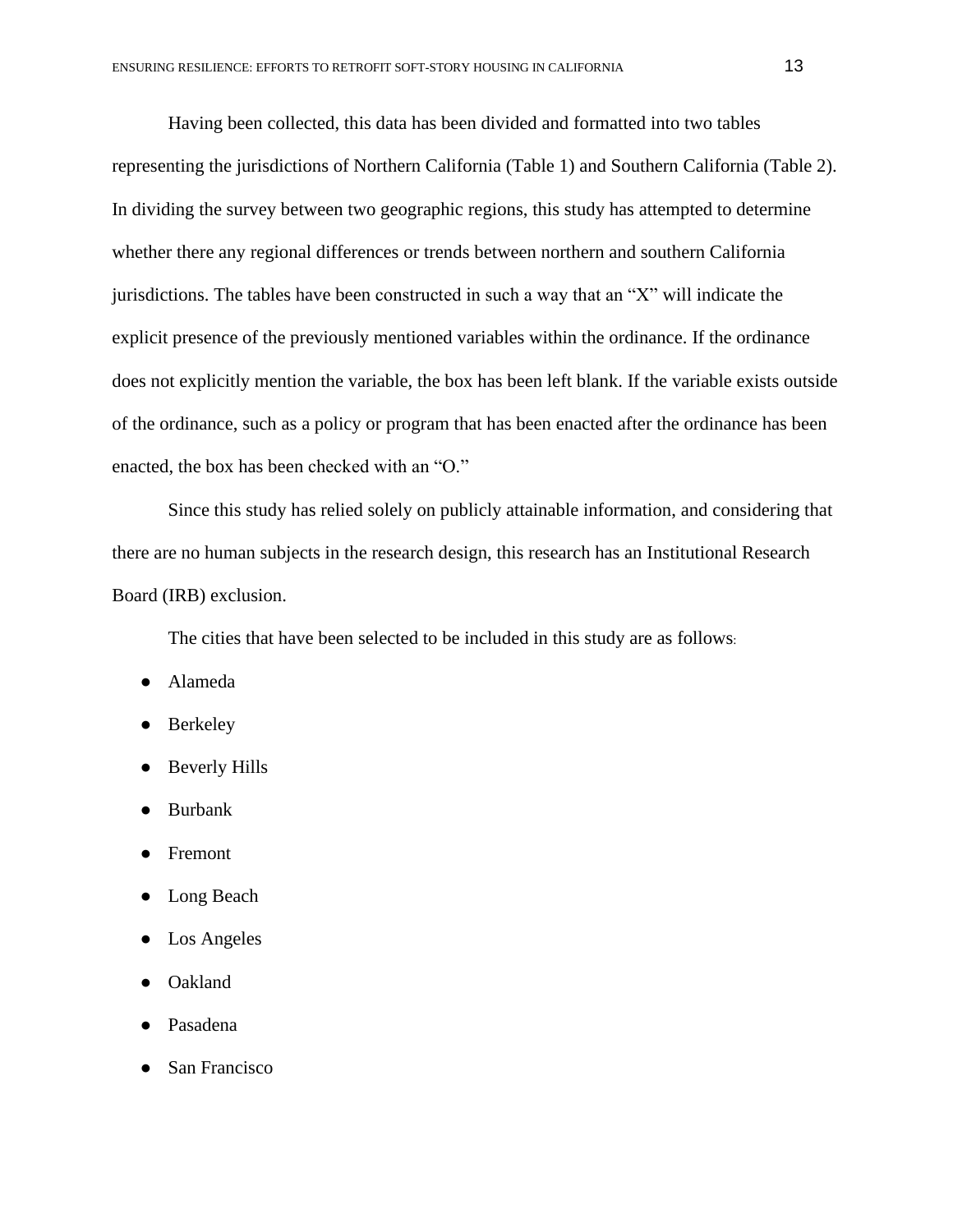- Santa Monica
- West Hollywood

 The cities listed represent a significant portion of soft-story housing within the State of California that is at risk of earthquake-related damage, with all of them having a soft-story retrofit ordinance currently enacted.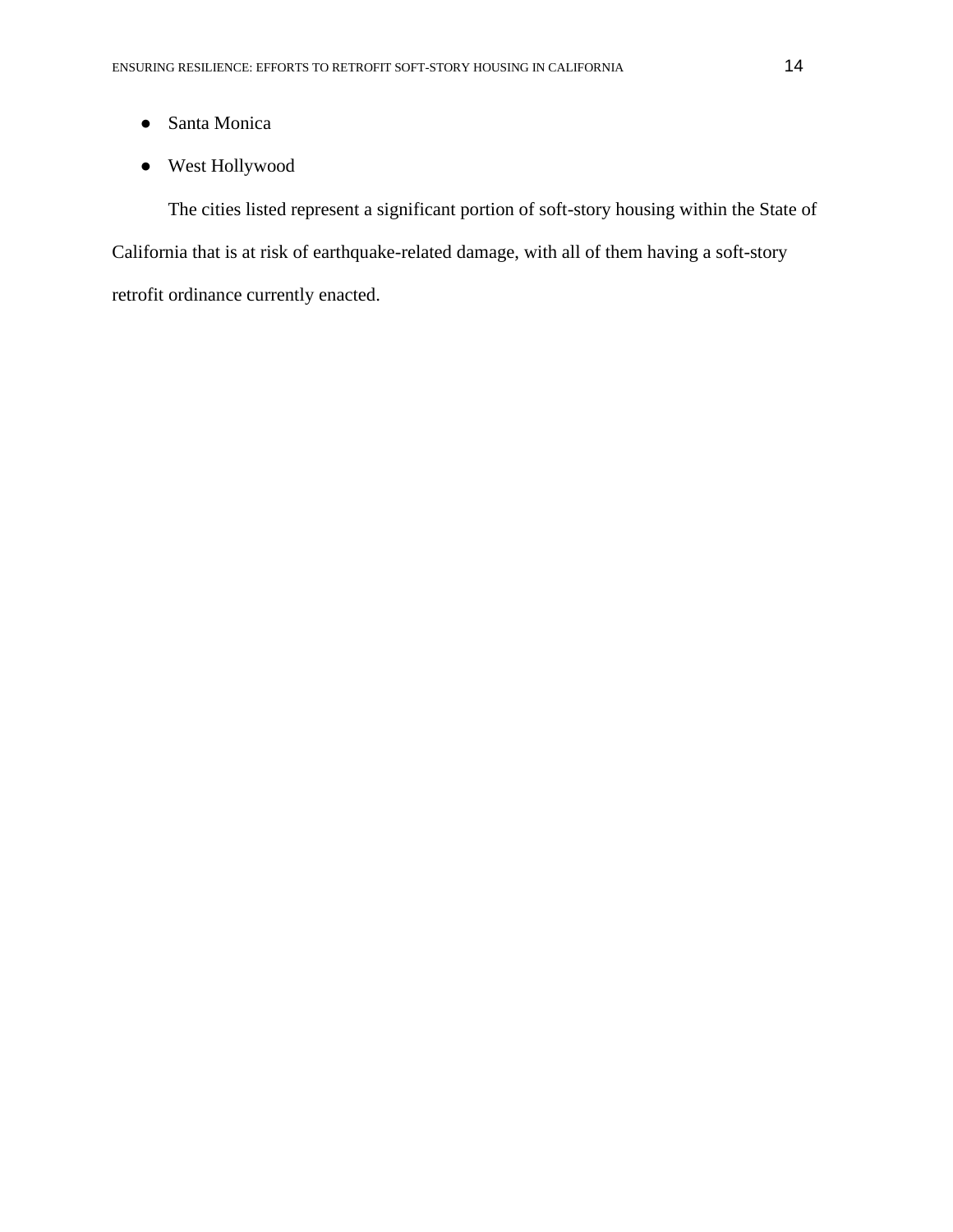## **FINDINGS**

## **Northern California**

| Northern California                                                                                                       |          |                                                              |        |         |        |                            |  |  |  |  |
|---------------------------------------------------------------------------------------------------------------------------|----------|--------------------------------------------------------------|--------|---------|--------|----------------------------|--|--|--|--|
| Does the ordinance include<br>provisions for                                                                              | (2009)   | Alameda   Berkeley   Fremont   Oakland   Oakland  <br>(2014) | (2007) | (2007b) | (2019) | San<br>Francisco<br>(2013) |  |  |  |  |
| <b>Mandatory Status</b>                                                                                                   | X        | X                                                            | X      |         | X      | X                          |  |  |  |  |
| Financing from Jurisdiction                                                                                               | $\Omega$ | $\Omega$                                                     |        |         |        |                            |  |  |  |  |
| Incentives                                                                                                                | X        | X                                                            |        | X, O    | X      | X                          |  |  |  |  |
| Fee Waivers                                                                                                               | X        |                                                              | X      |         |        | X                          |  |  |  |  |
| <b>Compliance Schedule</b>                                                                                                | X        | X                                                            | X      |         | X      | X                          |  |  |  |  |
| <b>Enforcement Tools</b>                                                                                                  | X        | X                                                            | X      |         | X      | X                          |  |  |  |  |
| <b>Tenant Cost Sharing</b>                                                                                                |          |                                                              |        |         | X      | X                          |  |  |  |  |
| "X" indicates the inclusion in a jurisdiction's ordinance<br>"O" indicates existence outside the jurisdiction's ordinance |          |                                                              |        |         |        |                            |  |  |  |  |

## **Table 1: Northern California Ordinances and Provisions Therein.**

**Source: (City of Alameda, 2009), (City of Berkeley, 2014), (City of Fremont, 2007), (City of Oakland, 2007b),** 

**(City of Oakland, 2019), (City of San Francisco, 2013).**

## *Mandatory status*

All ordinances that have been enacted and are still in effect in the San Francisco Bay Area are

mandatory. The only exception to this has been the 2007 voluntary retrofit ordinance in Oakland.

# *Financing options from jurisdiction*

No soft-story retrofit ordinance in the San Francisco Bay Area explicitly provides any provision

for financial support from the jurisdiction to support property owners in retrofitting properties.

# *Incentives*

Four jurisdictions have included an incentive provision within their ordinance to encourage

property owners to retrofit their soft-story structures. Alameda, Berkeley, Oakland's 2019

mandatory ordinance, and San Francisco have all included a provision that provides a 15-year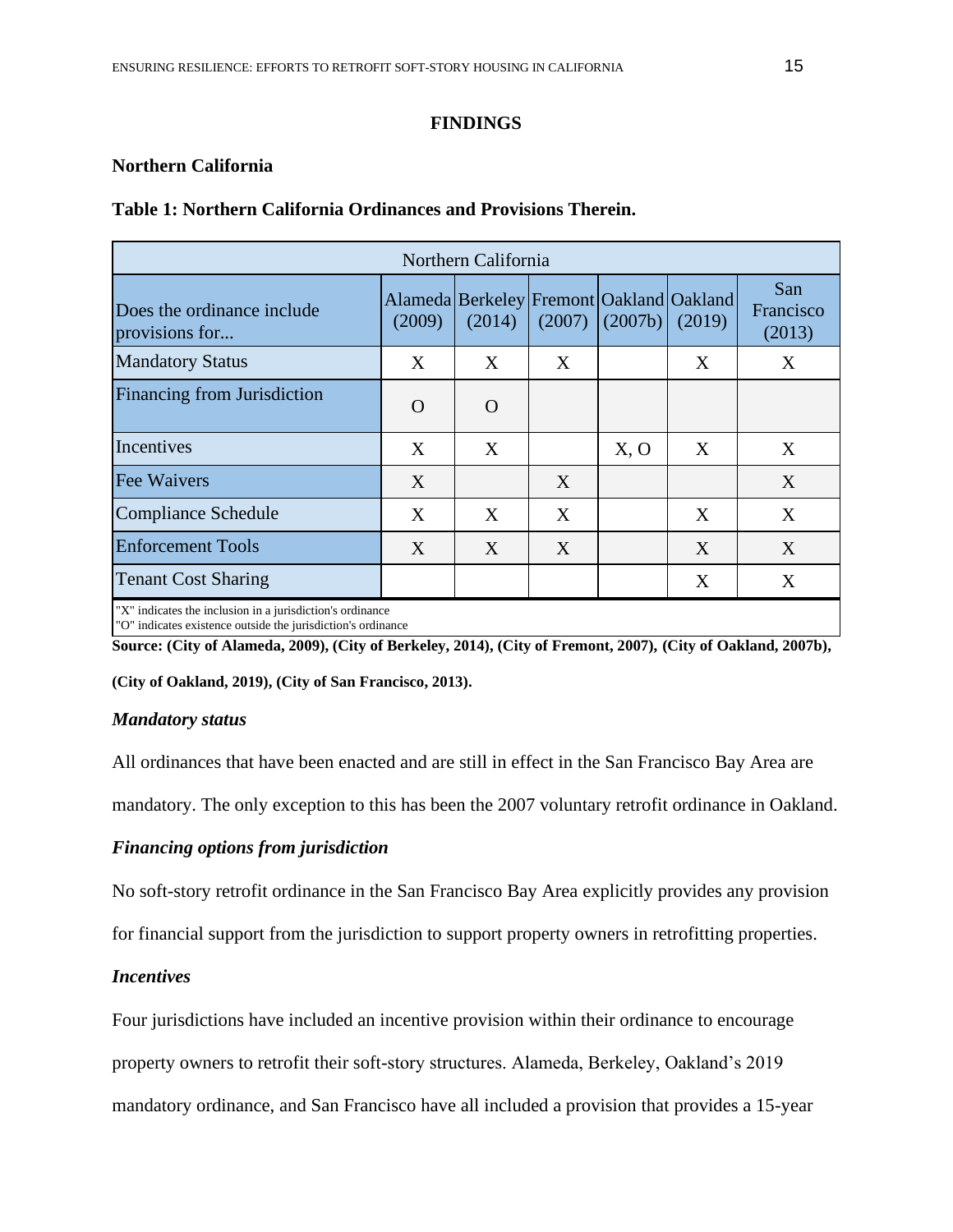exemption for properties that complete a retrofit from further seismic upgrades so long as the standard of the retrofit under the jurisdiction's ordinance is met and maintained. Oakland's 2007 voluntary ordinance provided an incentive that allowed property owners that had completed and certified a soft-story retrofit to apply to receive a portion of the transfer tax for a newly purchased residential building which could not exceed .5% of purchase price or \$5,000, whichever was lesser.

#### *Fee Waivers*

Alameda's soft-story retrofit provided a waiver for engineering review report fees based on when the report was submitted. Property owners were eligible for a 100% fee waiver when the engineering review report was submitted within 3 months of notice that the property was included to the city's soft-story inventory, a 75% waiver if submitted within 6 months of notice, a 50% waiver if submitted within 9 months of notice, and a 25% waiver if submitted in 12 months of notice. Furthermore, Alameda waived all plan review and inspection fees so long as work was completed within 18 months of notice.

The City of Fremont also included language allowing certain fees to be waived, but the waivers are not applicable to condominiums, can only be used for work related to the retrofitting, and the work must be done according to the timetable deadlines as set by the city.

Oakland's 2007 voluntary ordinance allowed property owners upon certification of completed work within one year of permit submission to apply for a determinate permit fee incentive that lowered the building permit fee to \$250.

The City of San Francisco waived fees for submittal or review of the initial screening form for their retrofit ordinance.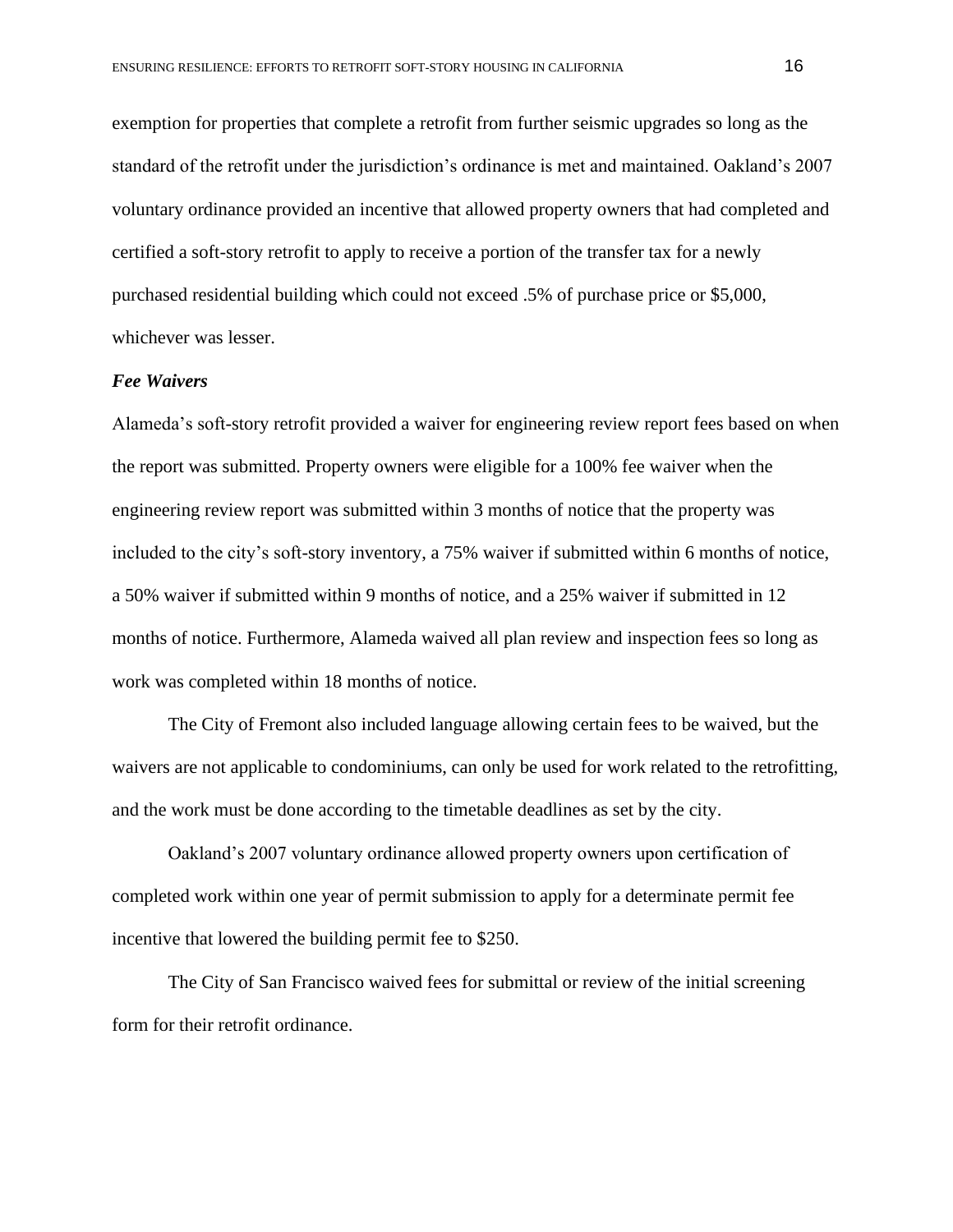### *Compliance schedule*

The City of Alameda has taken the most straightforward approach to their compliance timetable requiring that properties must be in compliance within 18 months of notice of inclusion to the soft-story inventory.

Berkeley mandates that a permit to retrofit had to be submitted by 12/31/2016, roughly 16 months from the date the ordinance was passed in July of 2014. Furthermore, Berkeley mandates that the retrofit work must be completed within two years of submitting the permit to retrofit.

The City of Fremont divided their soft-story inventory into two separate groups, each with their own deadlines for compliance. The first group includes properties with 10 or more units, or properties with more than two stories, and are required to submit plans and have permits issued within two years of notice and to have work completed within four years of notice. Fremont's group two properties are those that have less than 10 units and less than three stories and are required to have plans submitted and permits issued within three years of notice and work completed within five years of notice.

Oakland's 2019 mandatory ordinance divided properties into three tiers, each with its own deadlines for compliance. Tier 1 buildings include those with 20 or more units, buildings not eligible for Tier 2 or Tier 3 status, or buildings that did not complete a mandatory screening on or before July 28, 2011, regardless of number of units or eligibility for other tiers. Such buildings must complete an evaluation or affidavit of compliance within two years of notice, obtain a retrofit permit or evaluation report within three years of notice, and have completed work inspected, or file final affidavit of compliance within four years of notice. Tier 2 includes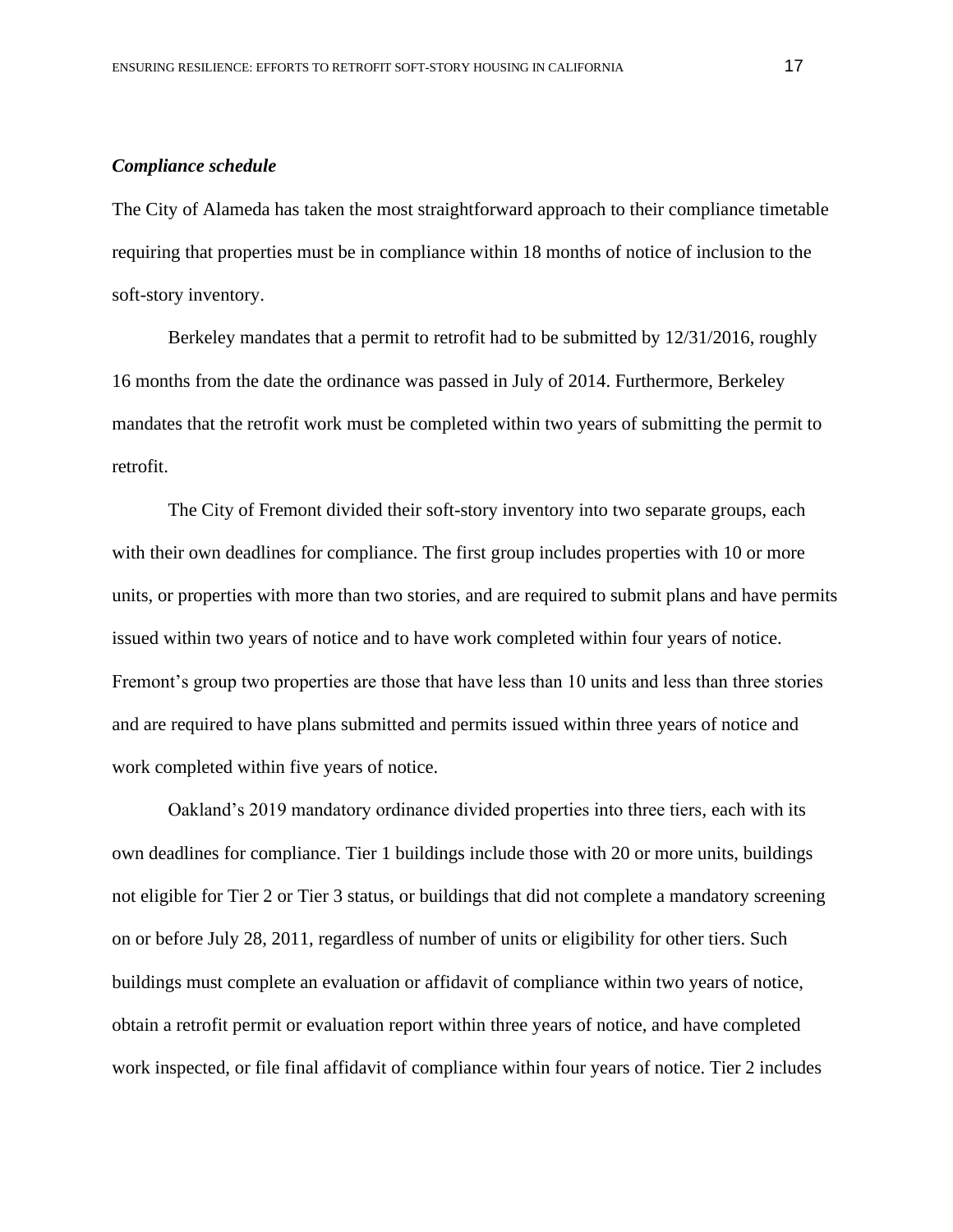buildings that are not eligible for Tier 3, have between five and 19 units, or have a legally permitted commercial occupancy within the wooden frame target story. Such buildings must complete an evaluation or affidavit of compliance within three years of notice, obtain a retrofit permit or evaluation report within four years of notice, and have completed work inspected, or file final affidavit of compliance with five years of notice. Oakland's Tier 3 buildings include those with a residential occupancy in the wooden frame target story and those otherwise assigned to this tier. Such buildings must complete an evaluation or affidavit of compliance within four years of notice, obtain a retrofit permit or evaluation report within five years of notice, and have completed work inspected, or file final affidavit of compliance within six years of notice.

The City of San Francisco has broken down their soft-story inventory into four separate tiers for deadline compliance. Regarding San Francisco's compliance timetable, years are measured as starting at 90 days from the operative date of the ordinance. Tier 1 includes buildings that have an occupancy classification A, E, R-2.1, R-3.1, or R-4 on any floor of the structure. Such buildings must submit a screening form within one year of notice, apply for a retrofit permit with retrofit plans within two years, and have retrofit work completed with issuance of CFC2 within four years. Tier 2 buildings include those with 15 or more units, not including buildings already assigned to Tier 1 or 4. Such buildings must submit a screening form within one year, apply for a retrofit permit with retrofit plans within three years, and have retrofit work completed with issuance of CFC2 within five years. Tier 3 buildings are those that do not fall into any other tier. Such buildings must submit a screening form within one year, apply for a retrofit permit with retrofit plans within four years, and have retrofit work completed with issuance of CFC2 within six years. Tier 4 buildings are those that contain an occupancy classification of B or M on the first floor, or in the basement/underfloor where any part extends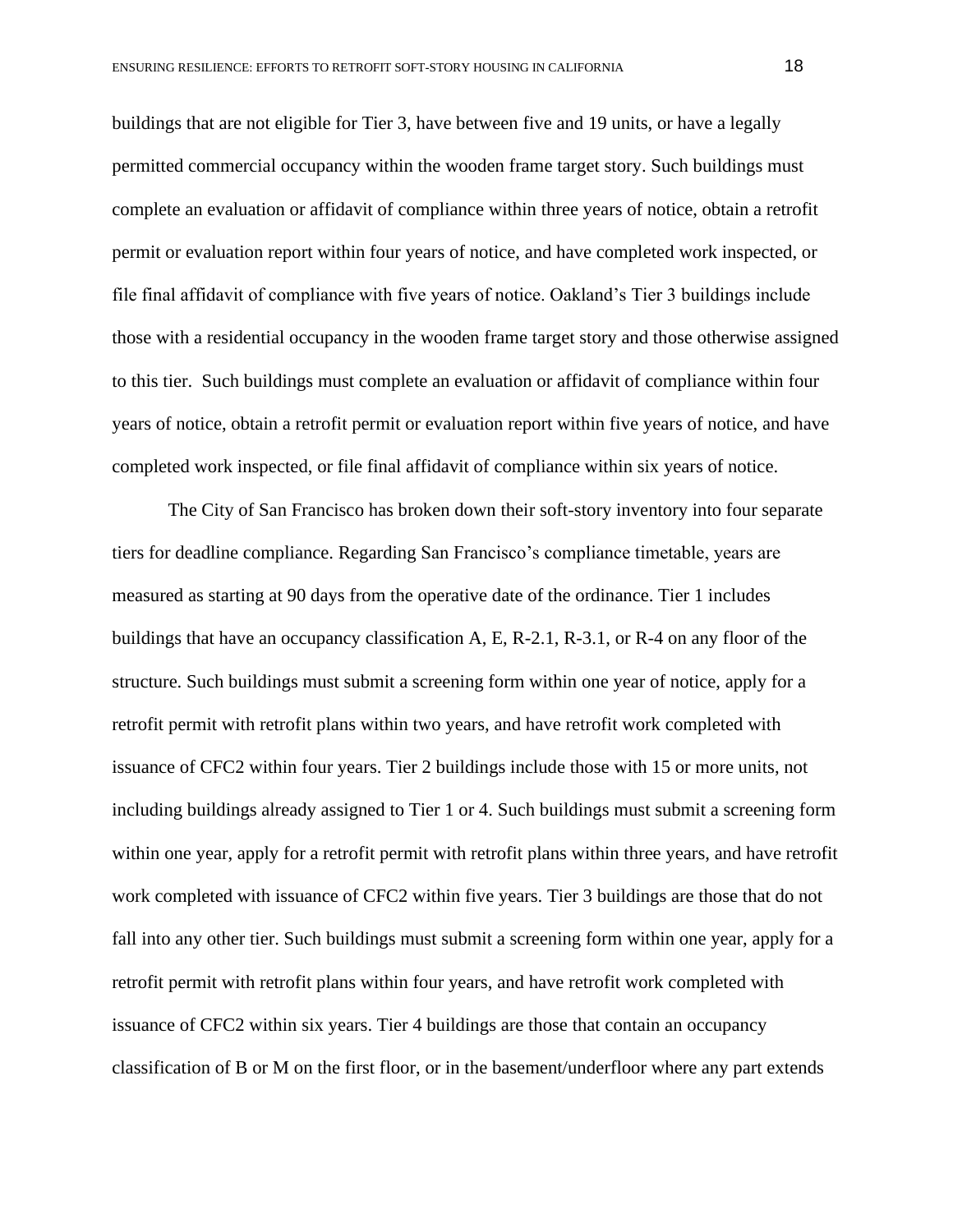above grade or is in a mapped liquefaction zone, excluding buildings already assigned to Tier 1. Such buildings must submit a screening form within one year, apply for a retrofit permit with retrofit plans within three years, and have retrofit work completed with issuance of CFC2 within seven years. The City of San Francisco mandates that all work be completed by December 31, 2020.

## *Compliance enforcement*

Every mandatory program surveyed in the Bay Area contains a provision for compliance enforcement; Oakland's 2007 ordinance and San Jose's retrofit program were entirely voluntary and therefore had no enforcement mechanisms.

The City of Alameda in their ordinance explicitly states that any person(s) found to be unlawfully using a property not in compliance would be subject to all remedies available to the city.

Berkeley states in their ordinance that any property found not in compliance with their retrofit ordinance may be declared a public nuisance and abated at the city's discretion.

Fremont's retrofit ordinance includes language stating that any person using a property not in compliance is guilty of a misdemeanor, excluding any possible tenants. Furthermore, the City of Fremont may demolish the structure at cost to the owner if doing so would be found to be adequately protecting public health.

Oakland's 2019 mandatory retrofit ordinance includes fines and penalties for failing to obtain a building permit, file an evaluation report, or complete permitted work on time. In addition, noncompliance actions may include forcing the property owner to notify tenants and all parties with financial interest of the potentially seismically hazardous designation of the property in writing, at the owner's expense and duty, and/or requiring notices be displayed designating the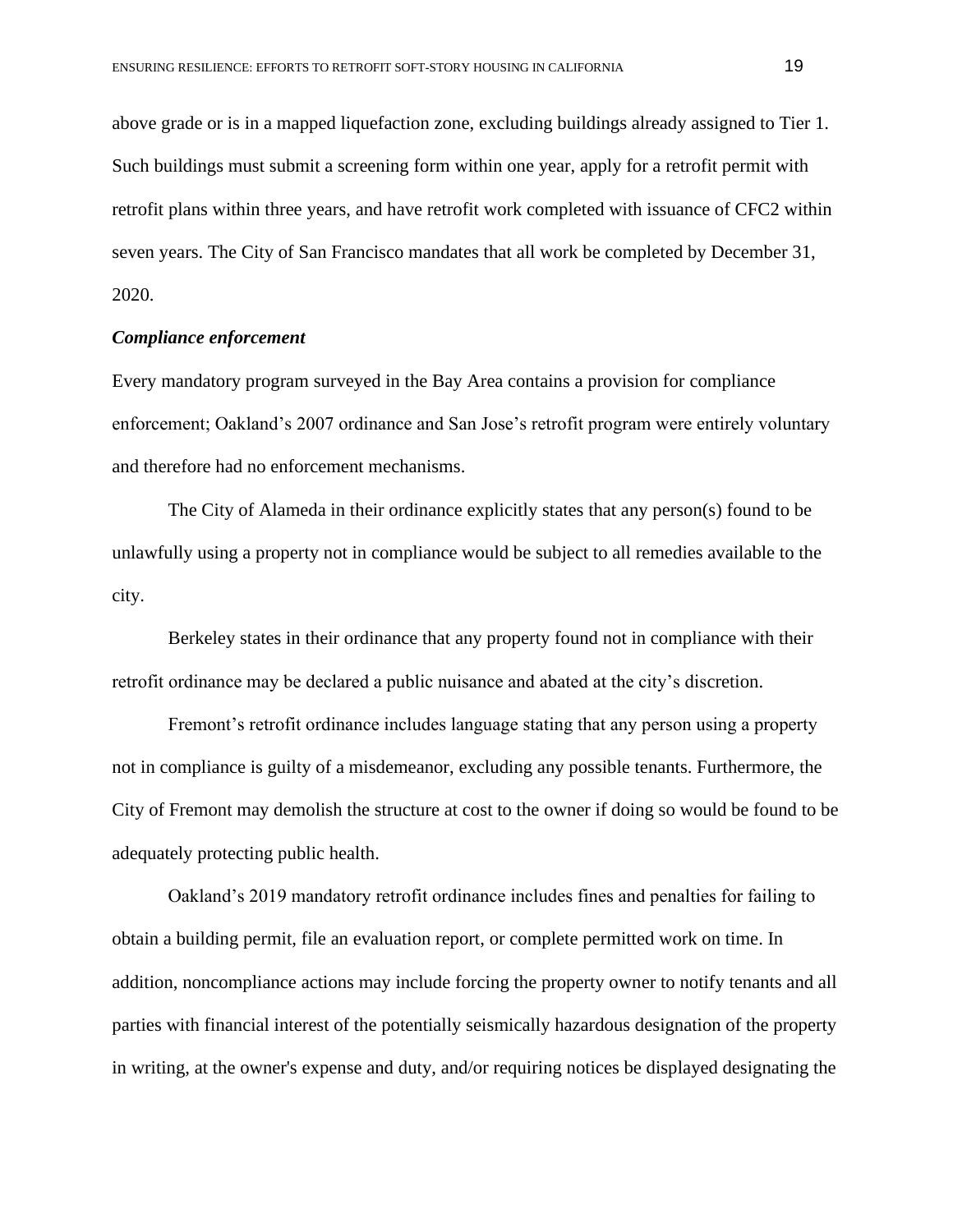building as potentially seismically hazardous. The City of Oakland may also file suit to compel compliance.

San Francisco in their mandatory retrofit ordinance states that any building found not in compliance with any action will post a notice designating the building to be in violation of the requirements of the San Francisco building code regarding earthquake safety until the building is made compliant.

## *Tenant cost sharing*

Only two jurisdictions explicitly address the issue of tenant cost sharing in their mandatory retrofit ordinances: Oakland and San Francisco. Oakland's 2019 ordinance states that up to 70% up capital improvement costs may be passed on to the tenants through rent increases, and that such increases would be governed by the Residential Rent Adjustment Program Board. The City of San Francisco similarly allows 100% of retrofitting costs to be passed through to the tenants as governed by the San Francisco Rent Board, and allows tenants to apply for a hardship exemption if need be.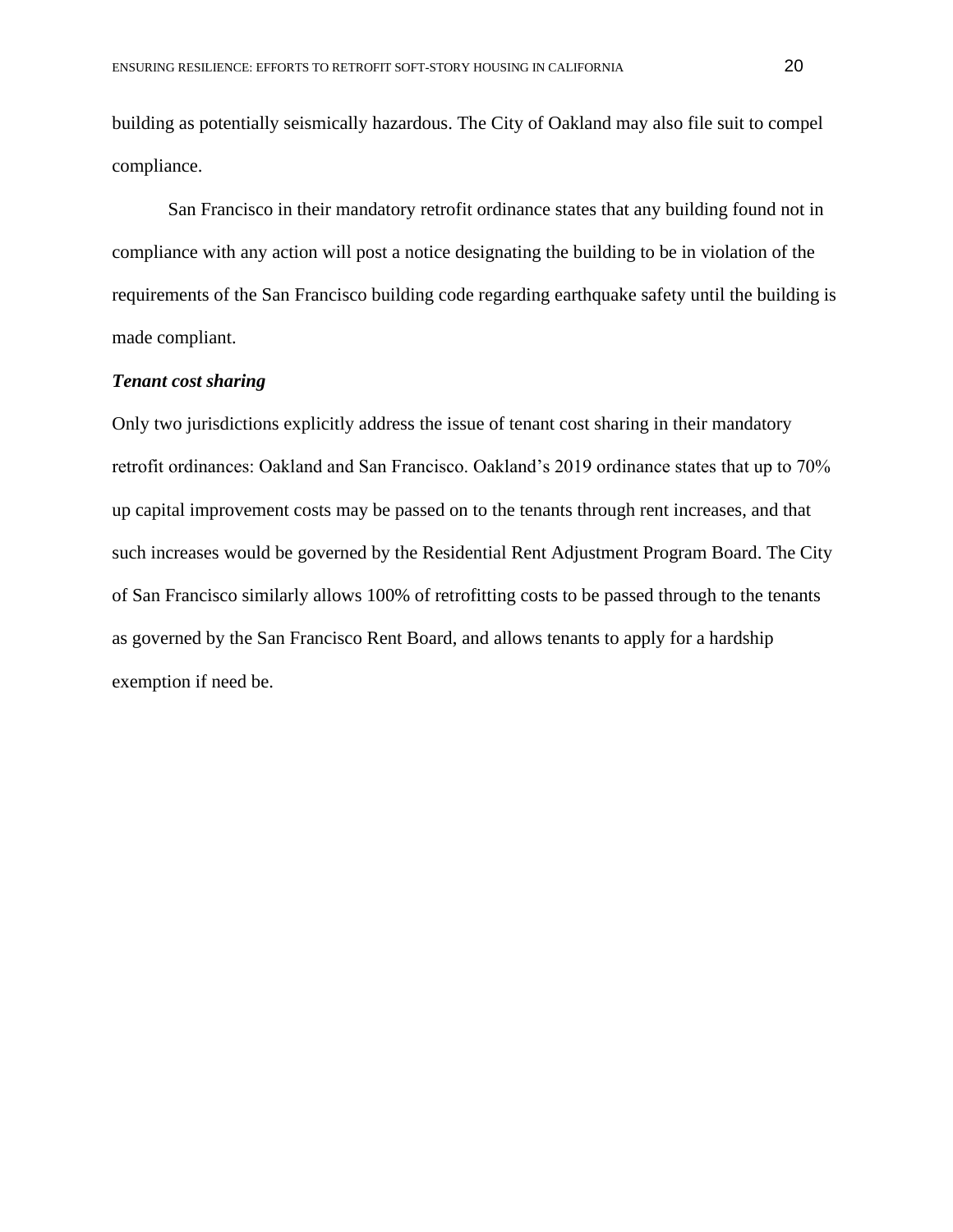# **Southern California**

| Southern California                                                                                                                                                                                                                                                                                         |                                          |                          |                         |                          |                    |                           |                             |  |  |  |
|-------------------------------------------------------------------------------------------------------------------------------------------------------------------------------------------------------------------------------------------------------------------------------------------------------------|------------------------------------------|--------------------------|-------------------------|--------------------------|--------------------|---------------------------|-----------------------------|--|--|--|
| Does the ordinance<br>include provisions<br>for                                                                                                                                                                                                                                                             | <b>Beverly</b><br><b>Hills</b><br>(2018) | <b>Burbank</b><br>(2019) | Long<br>Beach<br>(2016) | Los<br>Angeles<br>(2015) | Pasadena<br>(2019) | Santa<br>Monica<br>(2017) | West<br>Hollywood<br>(2017) |  |  |  |
| <b>Mandatory Status</b>                                                                                                                                                                                                                                                                                     | X                                        |                          |                         | X                        | X                  | X                         | X                           |  |  |  |
| <b>Financing from</b><br>Jurisdiction                                                                                                                                                                                                                                                                       |                                          |                          |                         |                          |                    |                           |                             |  |  |  |
| Incentives                                                                                                                                                                                                                                                                                                  |                                          |                          |                         |                          |                    |                           |                             |  |  |  |
| <b>Fee Waivers</b>                                                                                                                                                                                                                                                                                          |                                          |                          |                         |                          |                    |                           |                             |  |  |  |
| Compliance Schedule                                                                                                                                                                                                                                                                                         | X                                        |                          |                         | X                        | X                  | X                         | X                           |  |  |  |
| <b>Enforcement Tools</b>                                                                                                                                                                                                                                                                                    | X                                        |                          |                         | X                        | X                  |                           | X                           |  |  |  |
| <b>Tenant Cost Sharing</b>                                                                                                                                                                                                                                                                                  |                                          |                          |                         | $\Omega$                 |                    |                           | ∩                           |  |  |  |
| "X" indicates the explicit inclusion in a jurisdiction's ordinance<br>$\mathbf{u}$ and $\mathbf{v}$ are a set of the set of the set of the set of the set of the set of the set of the set of the set of the set of the set of the set of the set of the set of the set of the set of the set of the set of |                                          |                          |                         |                          |                    |                           |                             |  |  |  |

# **Table 2: Southern California Ordinances and Provisions Therein.**

"O" indicates existence outside the jurisdiction's ordinance

**Source: (City of Beverly Hills, 2018), (City of Burbank, 2019), (City of Long Beach, 2016), (City of Los** 

**Angeles, 2015, 2016b), (City of Pasadena, 2019), (City of Santa Monica, 2017), (City of West Hollywood,** 

**2017).**

# *Mandatory status*

Of all the soft-story retrofit ordinances in Southern California, only two are not mandatory:

Burbank and Long Beach.

# *Financing options from jurisdiction*

No jurisdiction within Southern California explicitly includes provisions for financial assistance

for property owners to retrofit their soft-story buildings within their ordinance.

# *Incentives*

No jurisdiction within Southern California explicitly includes incentive provisions to encourage

property owners to retrofit their soft-story structures within their ordinance.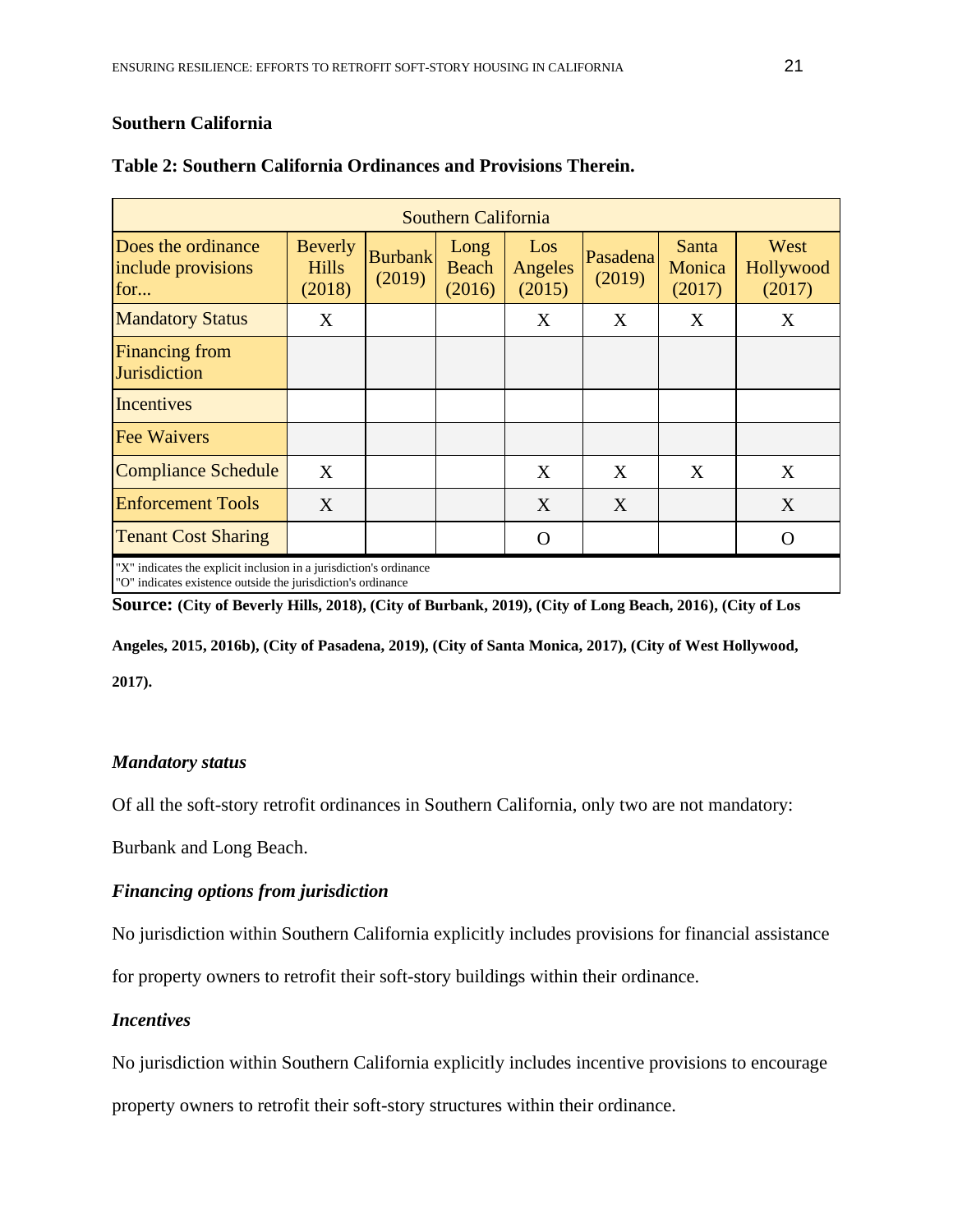#### *Fee waivers*

No jurisdiction within Southern California explicitly includes fee waivers within their ordinance to encourage property owners to retrofit their soft-story structures.

#### *Compliance schedule*

Beverly Hills has developed three priority tiers for compliance affecting when property owners receive their notice. Priority 1 buildings are those that are three or more stories, Priority 2 are those that have two stories and six or more units, and lastly Priority 3 which includes all other buildings not in Priority 1 or 2. From notice, the deadline to submit a screening form is six months, a retrofit plan must be submitted one year from notice, a building permit must be obtained two years from notice, with construction beginning 2.5 years from notice and completed three years form notice.

The City of Los Angeles in their soft-story retrofit ordinance requires a structural analysis to be completed within two years of notice that the property has been identified as a soft-story structure, must obtain permits after three and half years from notice, and must complete construction within seven years from notice. In dividing up their inventory, the City of Los Angeles has prioritized buildings into three tiers with further categories for each tier. Priority 1 includes buildings with 16 or more units which is subdivided into buildings with three or more stories and two-story buildings. Priority 2 are buildings that have three or less stories and less than 16 units. Priority 3 includes those buildings not covered by Priority 1 or 2 and is further divided into four subcategories: buildings with a) 9-15 units, b) 7-8 units, c) 4-6 units, and finally d) condominiums and commercial properties.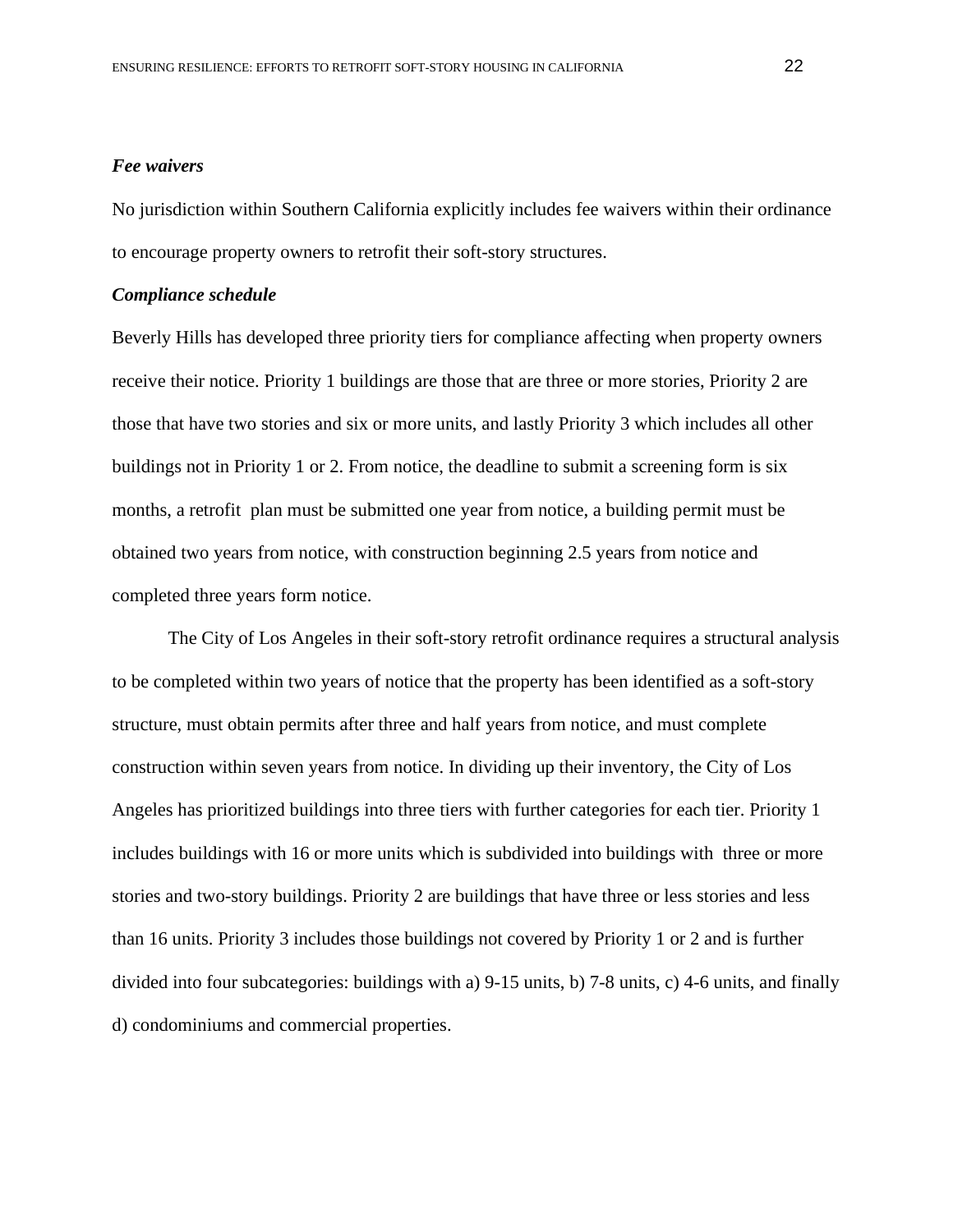For their compliance timetable, the City of Pasadena divided their inventory into three priority levels which affects when the building will receive their notice. Priority 1 buildings are those with three or more stories, or have 25 or more units, or is a historic building. Priority 2 buildings are those that have 10 to 24 units. Priority 3 buildings are non-historic, 2 stories, with 5-9 units in total. The time to receive notice is staggered between priorities, but all buildings must obtain retrofit plans and permits within three years of notice and complete construction within 7 years of notice.

Santa Monica in their retrofit ordinance requires that properties submit a structural evaluation report within two years of notice, submit retrofit plans and apply for a permit within three years of notice, and receive final approval of completed work within six years of notice. Furthermore, the City of Santa Monica prioritizes enforcement of soft-story retrofits in this order: buildings with three or more stories and less than 16 units, buildings with 16 or more units, buildings with seven to 15 units, and finally buildings with six or less units.

The City of West Hollywood divided their inventory into three priority levels, which affects when the building will receive their notice. Priority 1 buildings are those with 16 or more units, Priority 2 buildings are those that have three or more stories with less than 16 units, and Priority 3 buildings represent the remaining buildings in the West Hollywood inventory. The time to receive notice is staggered between priorities, but all buildings must submit a screening report within one year of notice, submit retrofit plans within two years of notice, obtain a retrofit permit and commence construction within four years of notice, and complete retrofit construction within five years from notice.

## *Compliance enforcement*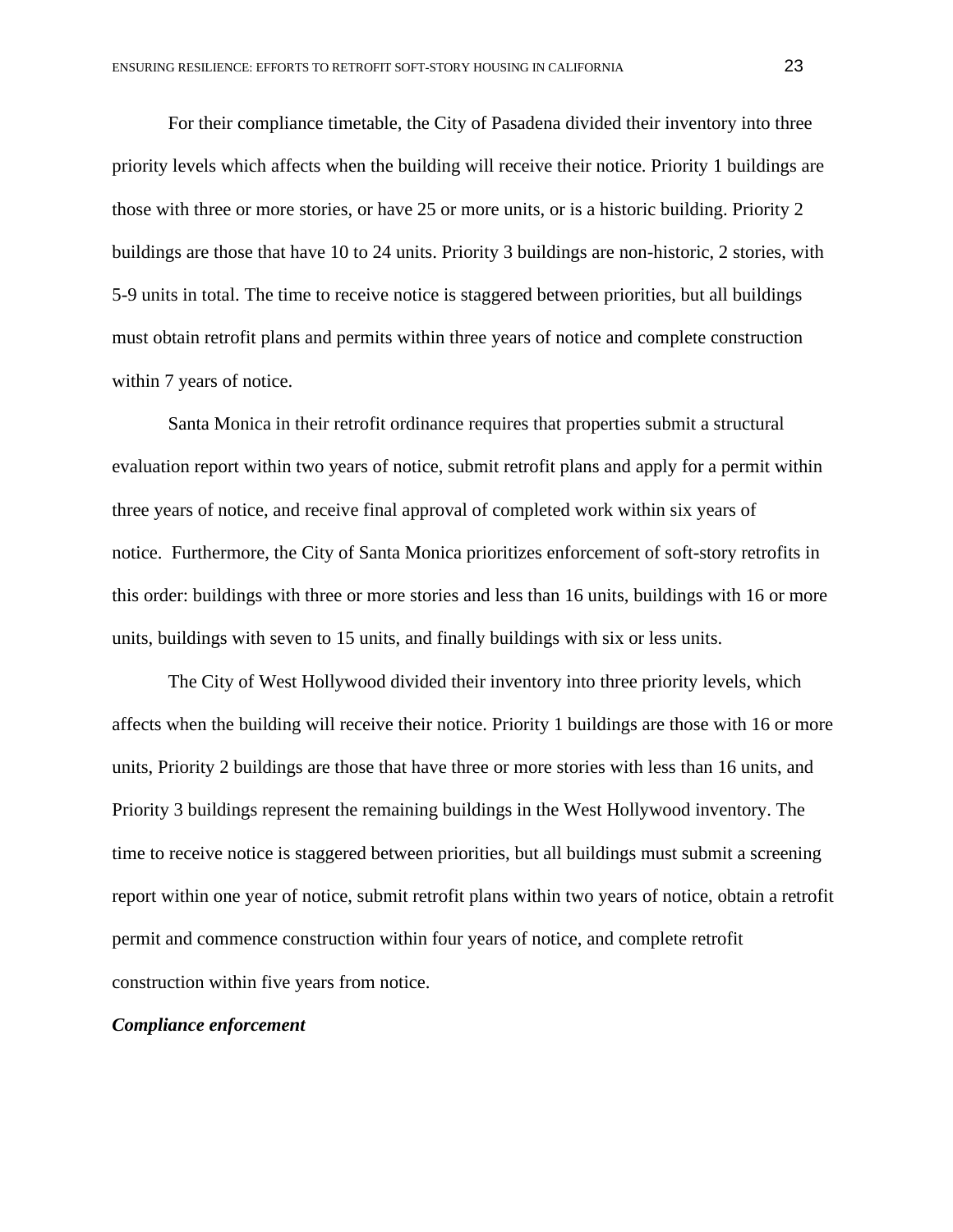The City of Beverly Hills' retrofit ordinance declares that is unlawful and considered a misdemeanor for any person(s), not including tenants, to use or occupy a structure not in full compliance of the provisions of the ordinance. The city reserves the right to subject violators to prosecution and or administrative enforcement.

In order to enforce compliance, the City of Los Angeles includes enforcement language in their retrofit ordinance stating that should a property be found not in compliance, it would be unlawful and considered to be a misdemeanor to use the property for any purpose by any persons, excluding tenants, and that all remedies for violators would be available.

The City of Pasadena's ordinance states that should a property be found not in compliance, it would be unlawful to use the building for any purpose by any persons, not including tenants, and that by doing so would be considered a misdemeanor. Each person or entity will be guilty of a separate offense each and every day or portion thereof where a violation is committed, punishable by a fine of up to \$1000 and/or 6 months' imprisonment.

The City of West Hollywood's ordinance states that should a property be found not in compliance, it would be unlawful to use the building for any purpose by any persons, not including tenants, and that by doing so would be considered a misdemeanor. Each person or entity will be guilty of a separate offense each and every day or portion thereof where a violation is committed, punishable by a fine of up to \$1000 and/or 6 months' imprisonment.

#### *Tenant cost sharing*

No jurisdiction within Southern California explicitly includes provisions regarding tenant cost sharing measures for the cost of retrofits within their ordinances.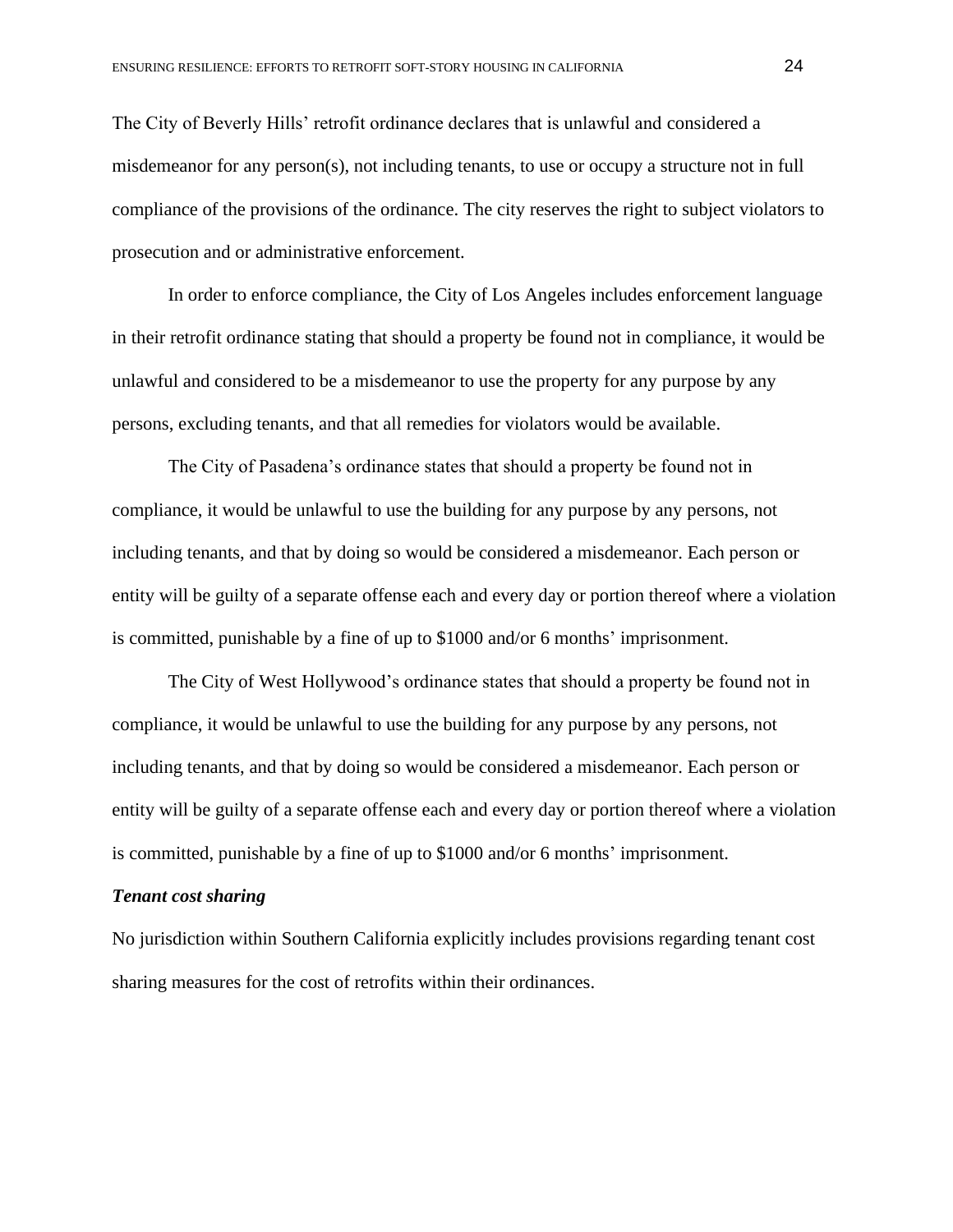#### **ANALYSIS**

The data demonstrates that there exist a variety of approaches to developing and implementing a soft-story retrofit ordinance. Some conclusions can be drawn from data pulled from surveying the various ordinances represented here: a) distinct regional approaches have formed between the two halves of California and b) within those regional generalities, jurisdictions have adapted with some differentiations to fit local priorities.

As illustrated by the previous tables, regional styles have emerged between jurisdictions in northern and southern California. This indicates that jurisdictions "piggyback," in a sense, building off each other's efforts and thus creating similarities between ordinances. This is evident in Northern California where Oakland in 2019 adopted San Francisco's compliance priority tiers almost in their entirety. For larger cities like San Francisco and Oakland, sorting the soft-story inventory by a set of priority tiers, a jurisdiction can reduce the strain on its administrative capacities by metering out the retrofits over a period of time instead of issuing orders city wide simultaneously. Further similarities in the Northern California region include the cases of Alameda, Berkeley, Oakland in 2019, and San Francisco which all adopted similar incentives, exempting properties that retrofit within compliance of their respective ordinances for 15 years from further seismic retrofitting requirements. Additionally, in Southern California, the cities of Beverly Hills, Pasadena, Santa Monica, and West Hollywood all implemented priority tiers in much the same way that Los Angeles did in 2015.

Through these regional behaviors, the emergence of a "follow the leader" approach where smaller jurisdictions respond to the motions of larger jurisdictions becomes apparent. Northern California bucks this trend slightly, as the city of Fremont was the first to enact a mandatory ordinance in 2007, with Oakland enacting their first ordinance in the same year and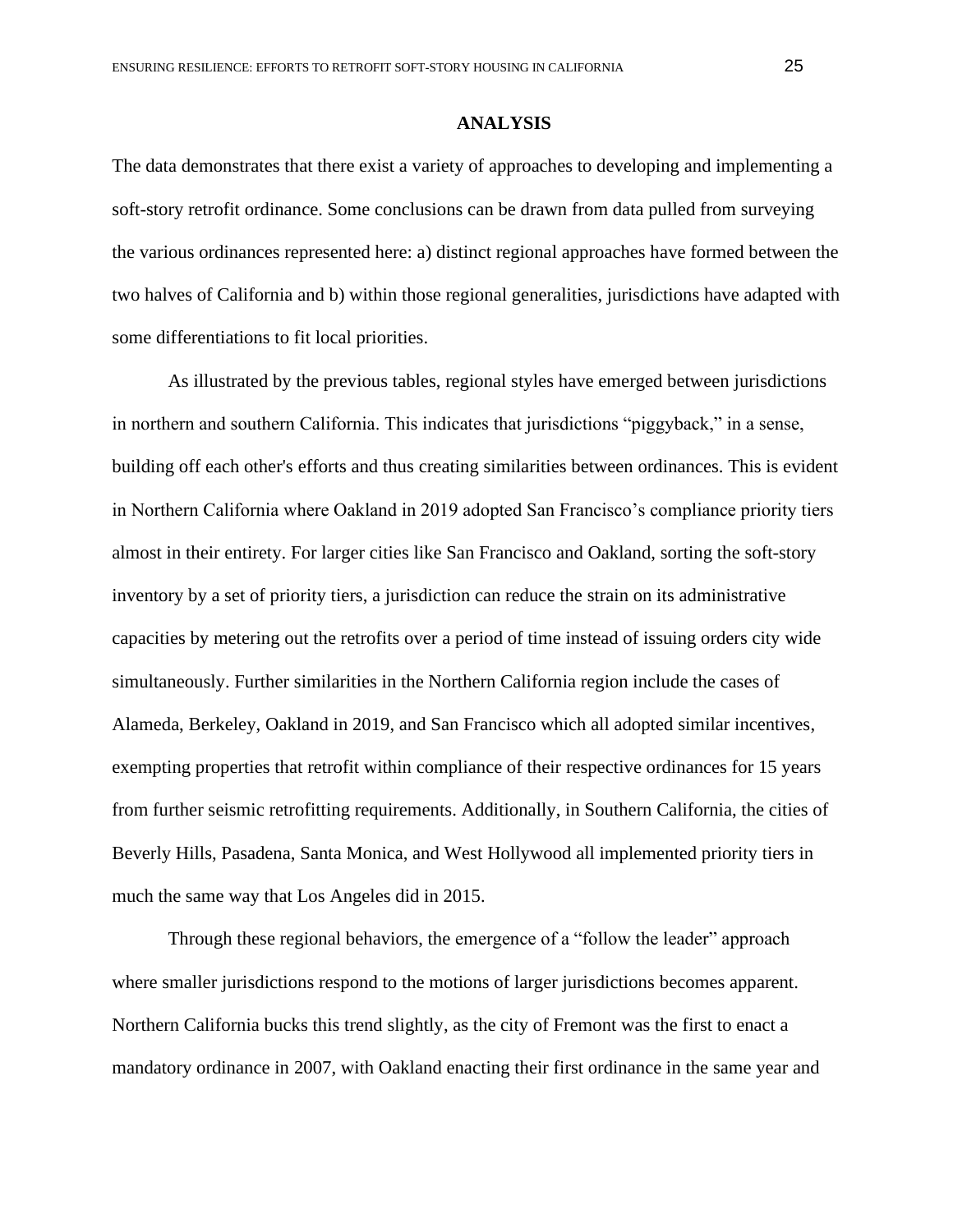Alameda two years later in 2009. After San Francisco enacted their ordinance in 2013 at the end of their CAPSS study, the city of Fremont adopted a mandatory ordinance in 2014 with Oakland revisiting their voluntary ordinance, developing it into a mandatory program in 2019. This "follow the leader" approach is best seen in Southern California where two years after San Francisco, a city with one of the largest concentrations of story-story buildings, Los Angeles, implemented their own mandatory retrofitting ordinance in 2015. Shortly after, other cities in the region enacted their own retrofitting ordinances starting with Long Beach in 2016, Santa Monica and West Hollywood in 2017, Beverly Hills in 2018, and Burbank and Pasadena in 2019. Larger, diverse, and prominent jurisdictions such as San Francisco and Los Angeles are in a prime position to serve as leaders in their region for earthquake resilience. This is made especially true as it is jurisdictions such as San Francisco and Los Angeles that have the means, technical expertise, and funding to pursue the research and development of seismic safety programs. By taking the initiative, smaller jurisdictions are more likely to follow suit as they share in the wealth of knowledge their regional partners can provide.

These trends point to something that comes as unsurprising: jurisdictions are talking to and cooperating with one another. When developing ordinances and programs to ensure earthquake resilience, cooperation and communication are the critical cornerstones of such endeavors, as a major earthquake will not be contained to manmade city limits, and will instead impact multiple jurisdictions simultaneously. This makes it essential that regions at risk of earthquakes develop earthquake resiliency measures concurrently in order to avoid discrepancies in affected populations and to allow for a more rapid recovery.

While it is important to note the trend of regional approaches and commonalities between the retrofit ordinances examined here, it is also important to note the differences and deviations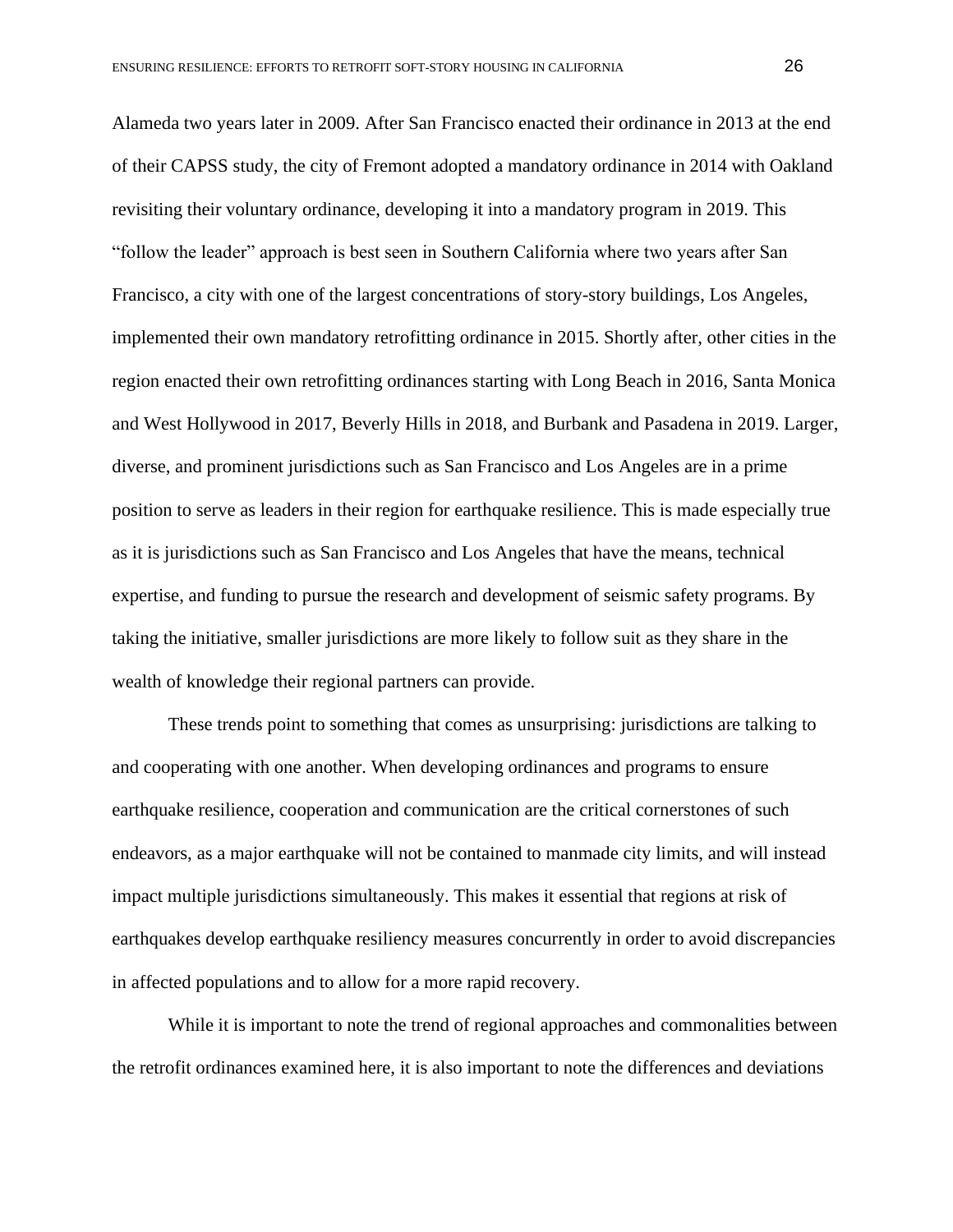between jurisdictions. Oakland's 2019 mandatory ordinance and San Francisco 2013 ordinance help illustrate this point. When revisiting their soft-story retrofit ordinance, Oakland took cues from the work San Francisco did previously, notably in the way Oakland modeled their compliance priority tiers. However, while Oakland carried over the framework of San Francisco's tier system, they changed the definitions of the tiers to represent what they considered to be their own local priorities. There is no need to reinvent the wheel; jurisdictions can use what other cities have done not so much as a rule but as a guide that can be modeled to fit its environment.

Perhaps the largest contrast between ordinances is the difference between the three voluntary ordinances surveyed: Oakland in 2007, Burbank, and Long Beach. These three ordinances provide a sliding scale regarding the depth of their content. The City of Oakland's ordinance contains more passages regarding scope and engineering design guidelines than certain mandatory ordinances included in this study. Furthermore, Oakland's voluntary ordinance is the only ordinance, either voluntary or mandatory, that offers property owners a built-in financial incentive for retrofitting their buildings to compliance. The City of Long Beach has taken a simpler approach when compared to Oakland's voluntary ordinance and only provides a general scope, with a section for engineering guidelines and standards without the addition of incentives. Burbank's ordinance, only a paragraph in length, however, simply states that the city adopts Chapter A4 of the California Already Existing Building Code for the purpose of providing engineering guidelines and standards for voluntary soft-story retrofits. While on paper, Burbank's ordinance looks insufficient at a glance when compared to Oakland and Long Beach's ordinances, that is only a surface level examination, however. Burbank's ordinance is certainly lacking the incentives of Oakland's voluntary ordinance, but the basic engineering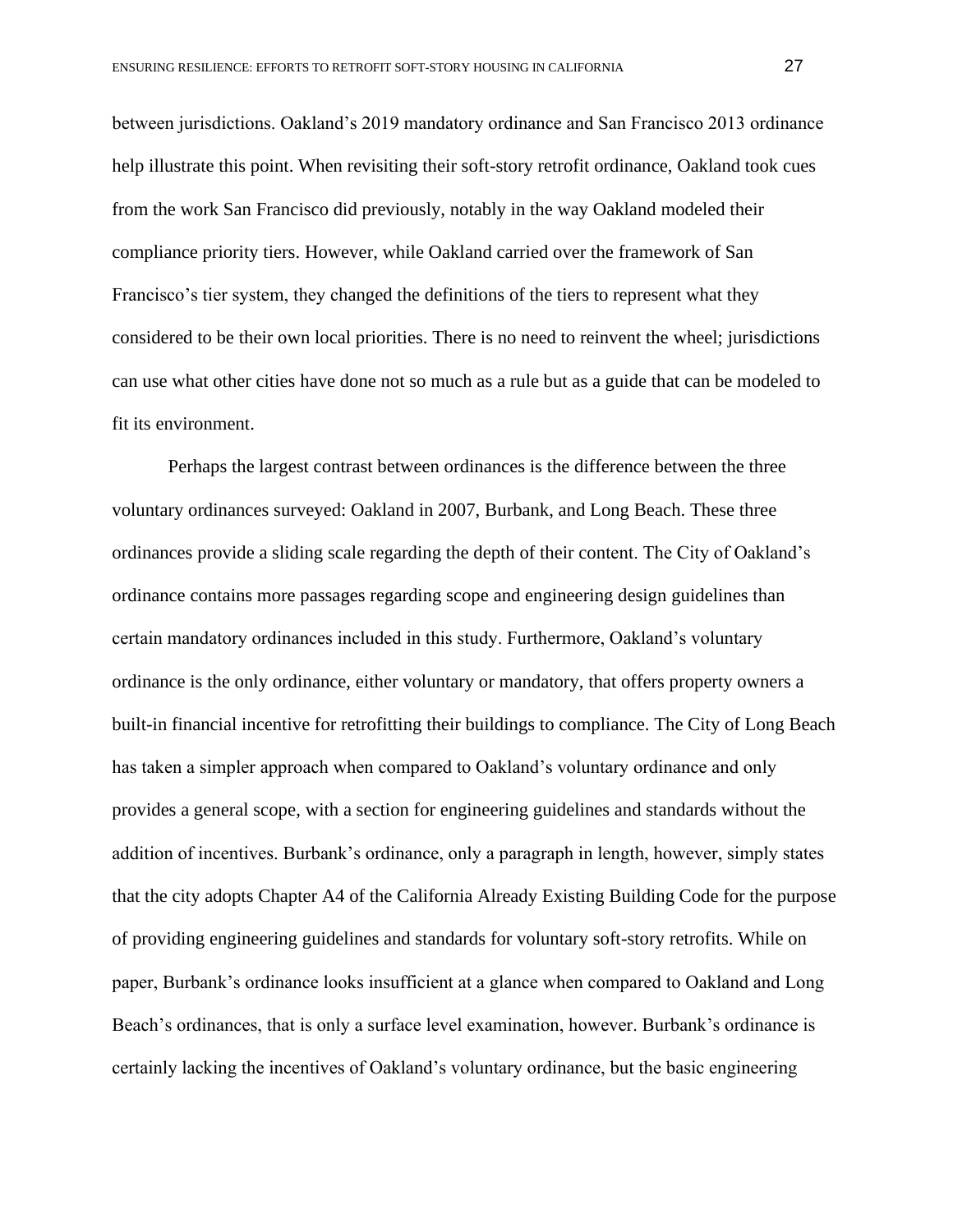requirements to ensure a structure's resiliency during an earthquake event are not fundamentally different from one ordinance to another.

In ensuring earthquake resilience some jurisdictions have created programs and policies after the enactment and in support of the ordinance. No jurisdiction explicitly included provisions for financing and facilitation options from the city within the ordinance, however, two jurisdictions provided direct support to property owners outside of the retrofit ordinance itself: Alameda and Berkeley. The City of Alameda set aside a pool of \$100,000 in assistance for property owners who have 51% low to moderate income occupancy, as well as owners of historic structures, through the Soft Story Structural Assessment: Grant For Rental Units Program (Alameda Housing Authority, 2009). The City of Berkeley provided design grants of \$5,000 at a cap of 75% of cost. Construction grants were also provided with properties of 5 or more units eligible to receive \$20,000 in grants capped at 30% of cost, and properties with 1-4 units eligible to receive \$15,000 capped at 40% of cost (City of Berkeley, n.d). Furthermore, after enacting their 2007 voluntary ordinance, the City of Oakland established the New Homeowner Voluntary Seismic Strengthening Reimbursement Incentive Program, which allowed new owners of older homes one year in which to retrofit their residences to the standards of the voluntary retrofit ordinance and, provided they completed the work according to plan, receive up to \$5,000 reimbursement for their expenses (City of Oakland, 2007a). Oakland's program was in addition to the incentives built already into the ordinance. The City of Los Angeles implemented the Seismic Retrofit Work Cost Recovery Program which allows for a temporary rent surcharge to tenants through either a pass-through of up to 50% of total seismic retrofit costs divided equally among all rental units, if approved by the Housing and Community Investment Department of Los Angeles, or a maximum rent increase of \$38 per month for 120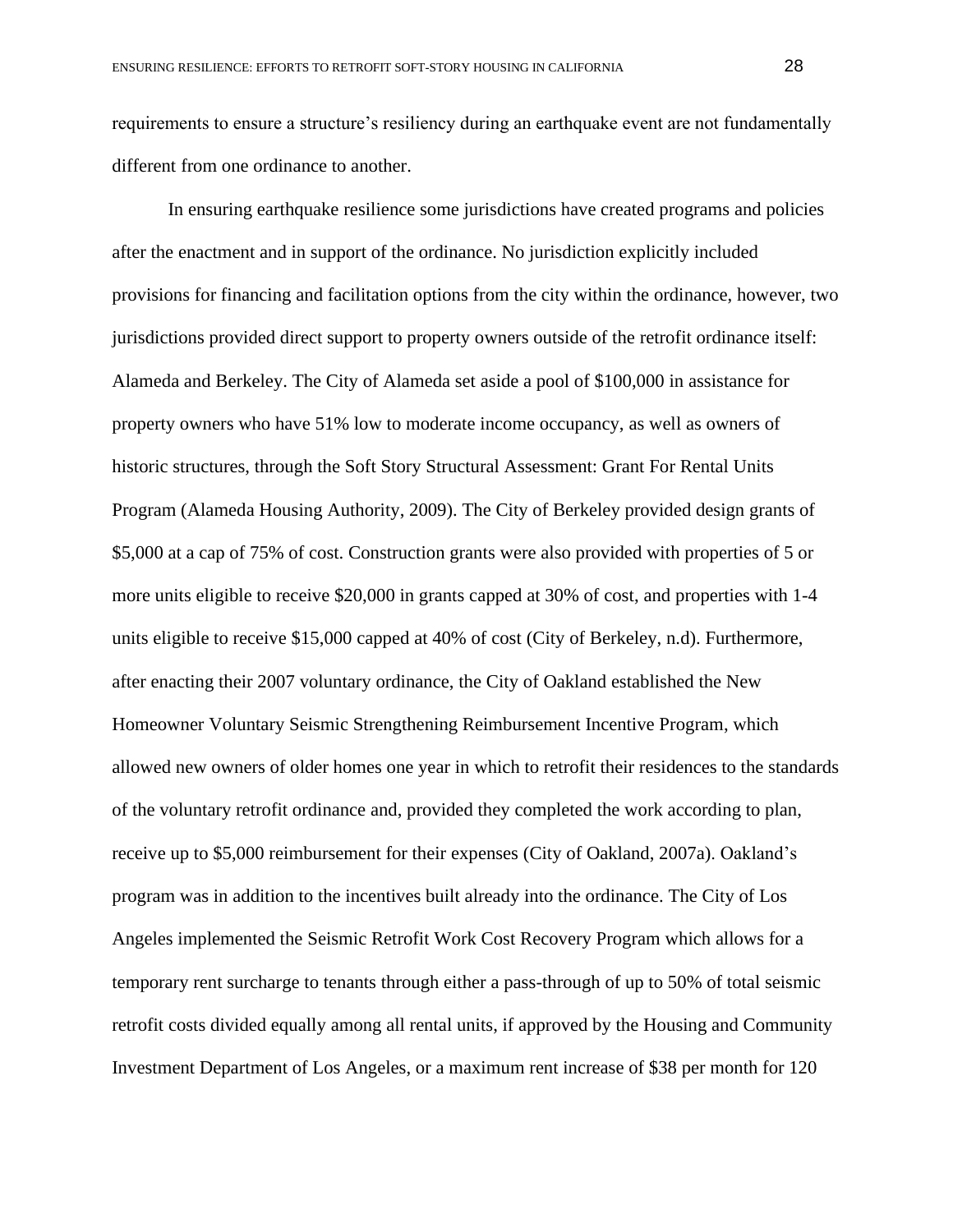months with the option to extend until the full approved amount to be passed through has been collected (City of Los Angeles, 2016a).

In addition, other sources of support for retrofitting soft-story buildings exist both at the state and private level. The State of California operates the California Capital Access Program (CalCAP): Seismic Safety Financing Program which incentivizes lenders to finance seismic retrofits for both residential and commercial properties by providing loan loss coverage. Jurisdictions such as the City of San Francisco have partnered with private lenders to provide retrofit financing options through Property Assessed Clean Energy (PACE) loans (Counterpointe SRE, 2017). PACE programs allow a property owner to receive 100% financing by having a special non ad-valorem tax assessment placed on title of the property which can be paid off over a series of years. Financing alternatives such as CalCAP and PACE programs help to fill in the gaps that some jurisdictions have trouble filling when crafting a retrofit ordinance.

Jurisdictions may be reluctant to include financing options in their ordinances or provide their own local grant programs, as that would be a use of public, taxpayer dollars to subsidize the retrofitting of private properties. While the retrofitting can certainly be argued to be in the interest of the public good, some jurisdictions may be sensitive to that particular issue, as there is potential for backlash from community stakeholders who wish to see those funds spent on other competing priorities. Instead of trying to craft an all-encompassing retrofit ordinance that provides a solution to the questions of supporting property owners through finance options, incentives, or tenant cost sharing options, it may be more strategic to omit those in favor of a more streamlined, focused ordinance that deals solely with scope, compliance, schedule, and engineering standards. This way the goal of ensuring long-term earthquake resilience within the community can become actionable without being mired down in other political matters.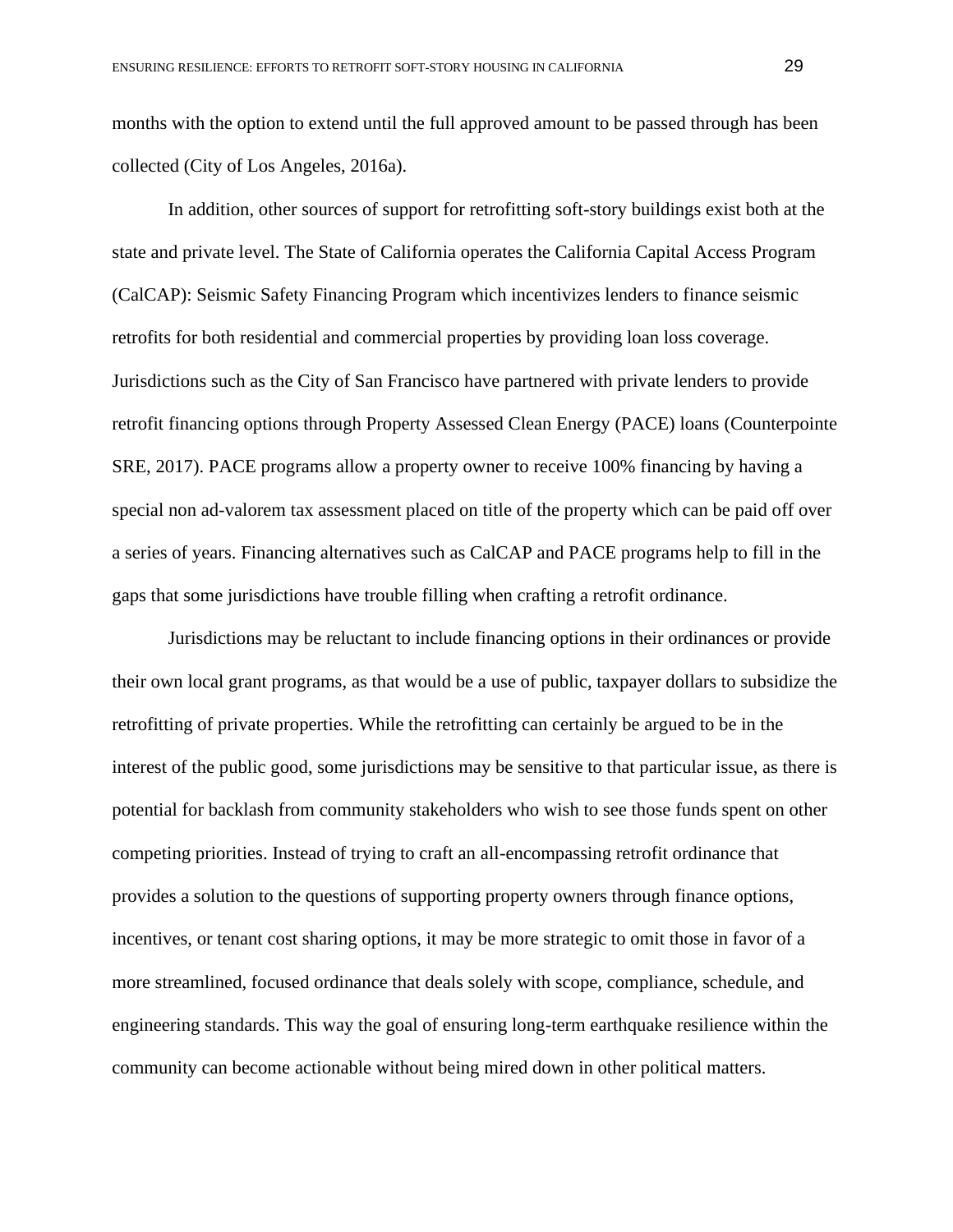Despite the potential political conflict that might arise around developing and implementing a soft-story ordinance, the vast majority of ordinances surveyed were mandatory. The only exceptions were Oakland in 2007, Burbank, and Long Beach, and as the data indicates, Oakland reversed their decision, implementing a mandatory ordinance 12 years later. Burbank and Long Beach, then, are very much the exception to the trend, as every ordinance prior and since, both in northern and southern California, has been mandatory. This means that despite the possible peer-pressure of having their regional neighbor and partner jurisdictions adopt mandatory ordinances, local concerns took a higher priority.

While this study focused solely on ordinances, ordinances are not the only recourse for earthquake safety and resilience. The city of San Jose, for example, developed in partnership with San Jose State University the Seismic Retrofit Program. Uncertain over issues of liability, the public's reaction, and the possible pressure to offset any potential costs associated with retrofitting, the Seismic Retrofit Program was established in order to educate and encourage property owners to voluntarily retrofit (Winslow, 1998). To do this, an engineering firm was contracted to develop generalized blueprints and estimates for the most common retrofits, informational packets were assembled and distributed to interested parties, and workshops were held at San Jose State University to help inform property owners (Winslow, 1998). While the program showed some limited success in having property owners retrofit, with only three property owners having applied for permits it represents an alternative to retrofit ordinances that jurisdictions can implement to promote earthquake resilience within their communities (Winslow, 1998).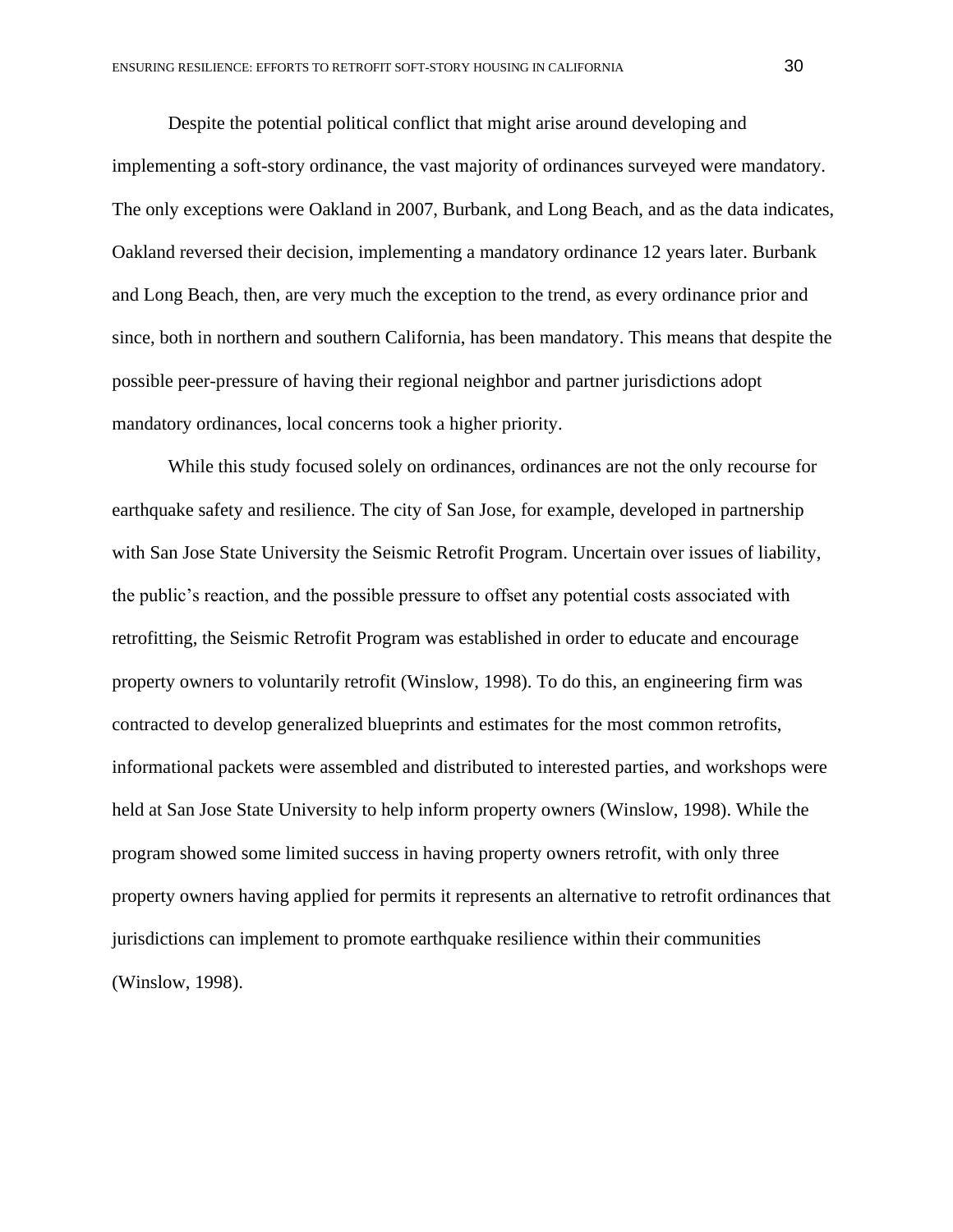#### **Conclusion**

Unlike hurricanes or tornadoes, earthquakes strike without any build up, without any chance to prepare or find shelter. The likelihood of a Northridge size 6.7 earthquake hitting the state of California by 2043 is 72% (USGS, 2016). This means that local governments must dedicate resources to ensuring that one of the most vulnerable types of housing, multi-family soft-story apartment complexes, will be able to maintain their structural integrity during an earthquake, sooner rather than later. In doing so, local governments will protect a significant source of affordable housing stock that primarily serve lower-income groups. This will reduce the strain on emergency and community services during the recovery of an earthquake, as people can more quickly return to their homes and to a sense of normalcy, quickening the recovery.

This study has compiled and analyzed the current efforts of local governments in the State of California to bolster their earthquake resilience through soft-story retrofit ordinances. It has found that jurisdictions have taken a regional approach to crafting their ordinances by following the example of their larger, local partners, namely the City of San Francisco and the City of Los Angeles. While the data indicates that a regional trend has developed through communication among regional local governments, the data also indicates that jurisdictions use their neighbors as guides and are sensitive to the needs and concerns of their own communities and stakeholders.

As each ordinance is created to reflect the needs of its jurisdiction, there may be no "right" way to construct a soft-story ordinance. Trying to determine the "effectiveness" of a softstory ordinance is difficult, as each jurisdiction has varying standards of what buildings are covered by the scope of the ordinance, varying time frames for compliance, and often drastically different soft-story housing inventory. With that being said, in the timeframe of soft-story retrofit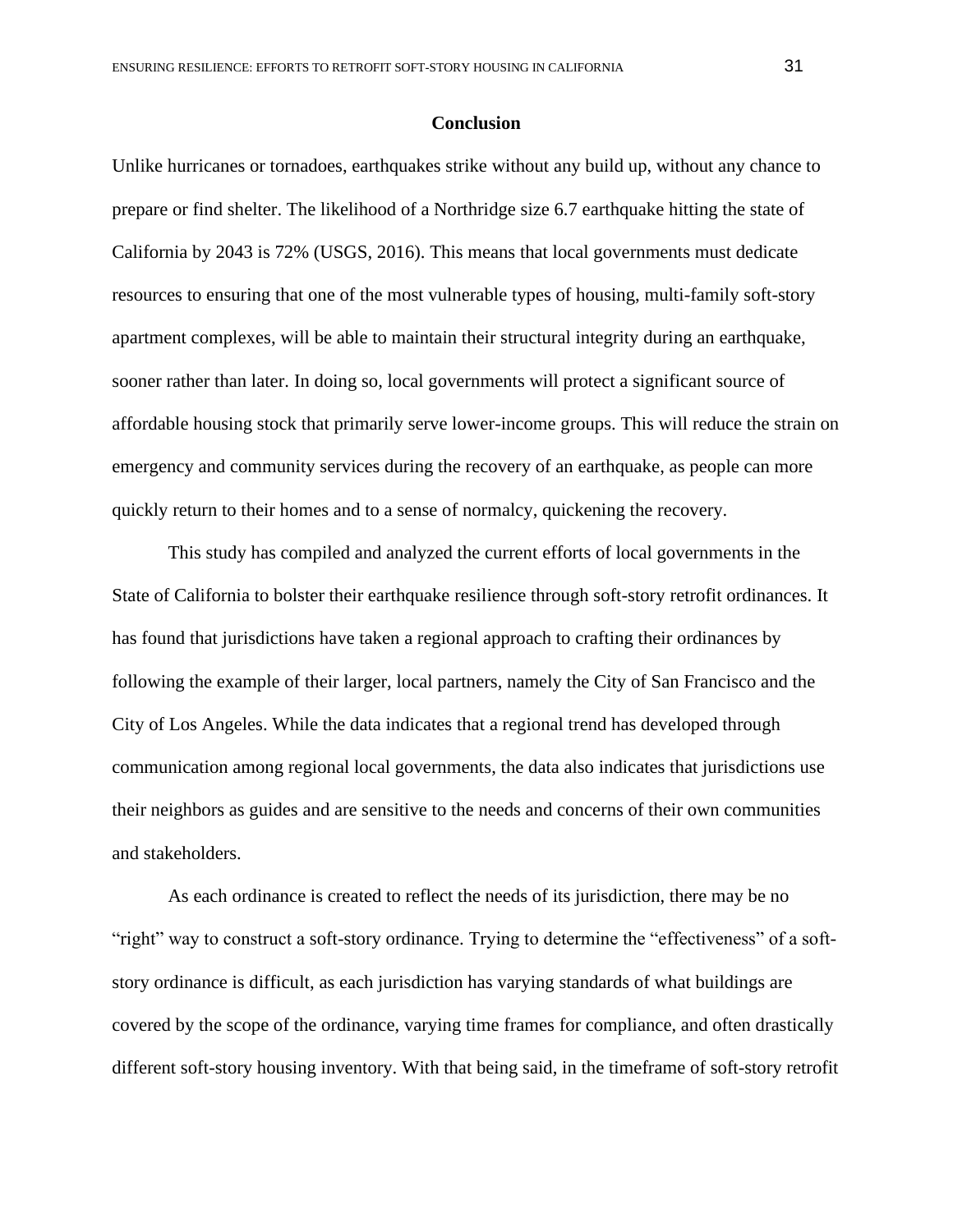ordinances covered by this study, 83.3% of the retrofit ordinances still in effect today are mandatory. Strictly speaking, if a jurisdiction is considering the problem of soft-story integrity during an earthquake event and how to ensure their resiliency, mandatory ordinances are the most effective when compared to voluntary ordinances or other programs in getting buildings retrofitted. By 2018, Alameda had achieved 60% compliance among its 184 soft-story building inventory, Berkeley achieved 70% compliance with its 272 building inventory, and Fremont achieved 100% compliance among its known 27 soft story buildings (Lin II, 2018). Considering that many property owners are wary at the initial financial cost of retrofitting, it remains to be seen how effective the City of Long Beach and the City of Burbank's voluntary retrofitting ordinances will be in promoting earthquake resilience in soft-story structures.

Again, what type of program or ordinance a jurisdiction implements is dictated by an agreement with local official and community stakeholders. However, as the nation battles the current COVID-19 pandemic, let this be a reminder to public administrators everywhere, that the value of the programs, methods, and initiatives designed to ensure resilience within the infrastructure for the purpose of safeguarding the public welfare cannot be overstated.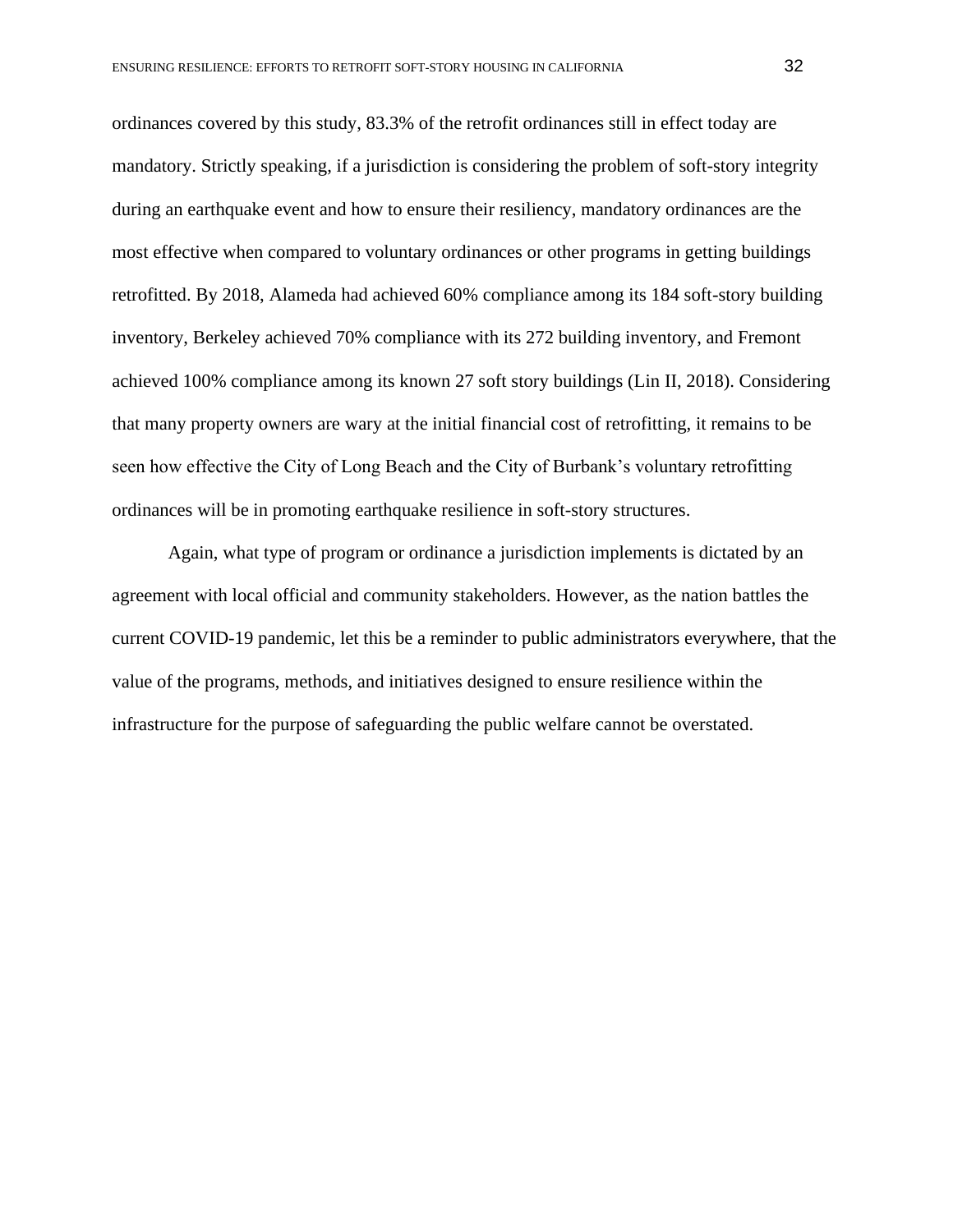### **SOURCES CONSULTED**

Alameda Housing Authority. (2009). Soft story structural assessment grant for rental units program. Retrieved from: http://www.alamedahsg.org/UserFiles/Servers/Server\_3723321/Image/SOFTSTORY202 0.GDL.pdf

Association of Bay Area Governments. (2016). Soft story retrofit: residential resilience for the Bay Area. Retrieved fromhttp://resilience.abag.ca.gov/projects/soft\_story\_2016/#developing

Baldridge, K. (2012). Disaster resilience: A study of San Francisco's soft-story building problem. *The Urban Lawyer*, 44(2), 465-492. Retrieved from: https://www.jstor.org/stable/41638090

Bardach, E., Patashnik, E, M. (2015). *A Practical Guide For Policy Analysis: The Eightfold Path To More Effective Problem Solving*. 5th ed. Los Angeles: Thousand Oaks: Sage; CQ Press.

Bartholomew, D. (2016). Sylmar-San Fernando earthquake: 45 years ago, Tuesday, 64 killed. *Los Angeles Daily News.* Retrieved from: [https://www.dailynews.com/2016/02/08/sylmar-san-fernando-earthquake-45-years-ago](https://www.dailynews.com/2016/02/08/sylmar-san-fernando-earthquake-45-years-ago-tuesday-64-killed/)[tuesday-64-killed/](https://www.dailynews.com/2016/02/08/sylmar-san-fernando-earthquake-45-years-ago-tuesday-64-killed/)

Bernstein, S. (2005). How risky are older concrete buildings? *Los Angeles Times.* Retrieved from:<https://www.latimes.com/local/earthquakes/la-me-building11-2005oct11-story.html>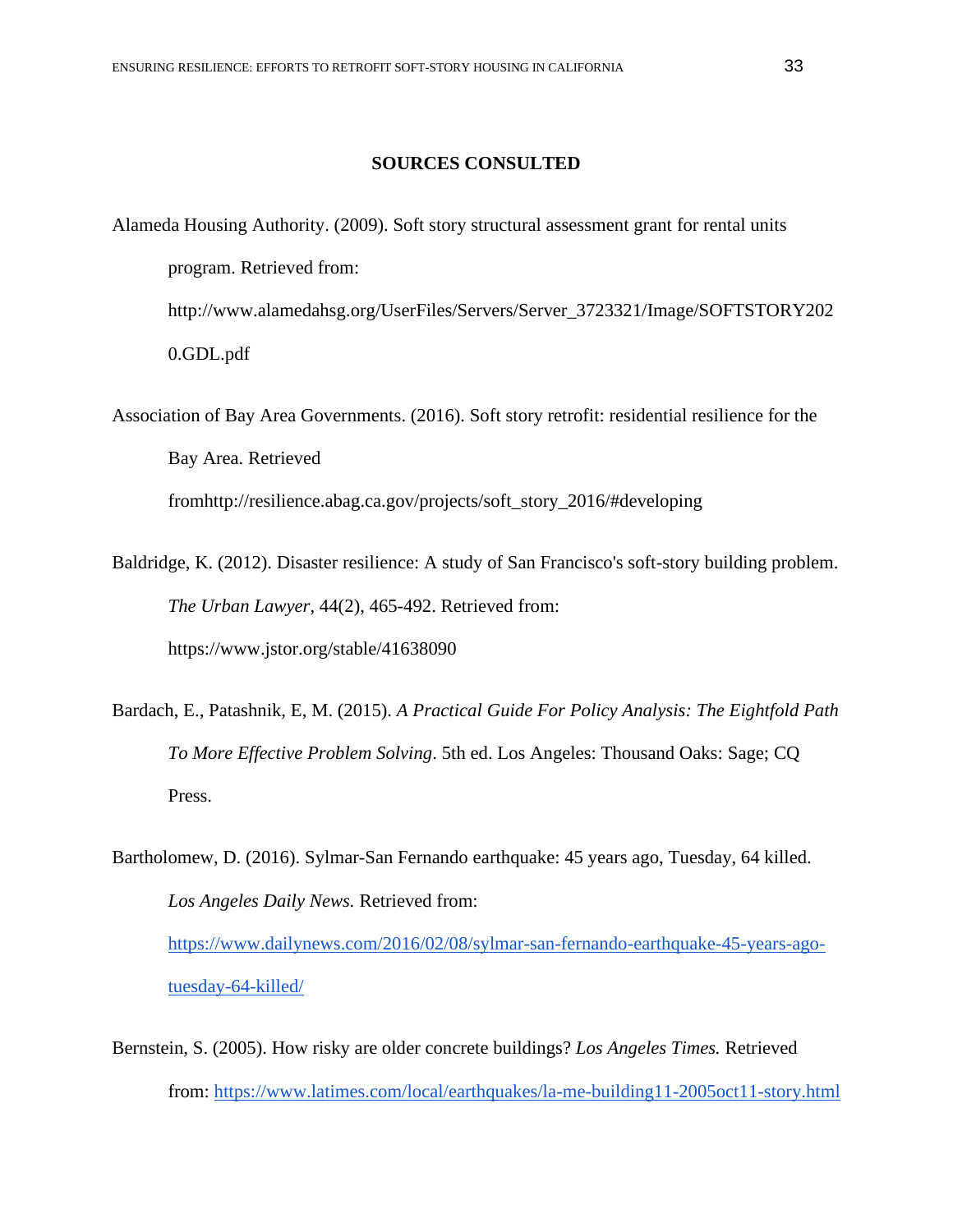- Bilham, R. (2010). Lessons from the Haiti earthquake. *Nature*, 463(7283), 878. doi:10.1038/463878a
- Briding, A., Settles, T., Dixon, G., & Stallo, M. (2014). An analysis of factors affecting longterm disaster recovery. ProQuest Dissertations and Theses.

Business Civic Leadership Center. (2010). What a successful disaster recovery looks like. Business Civic Leadership Center. Retrieved from: https://www.uschamberfoundation.org/sites/default/files/publication/ccc/WhatDoesaSucc essfulRecoveryLookLike.pdf

- City of Alameda. (2009). Earthquake hazard reduction in existing woodframe residential structures with soft story, weak or open front walls. Ordinance 2989, §13.80.1-16
- City of Berkeley. (2014). Potentially hazardous buildings containing soft, weak, or open front stories. §19.39.10-180.
- City of Berkeley. (n.d.). Funding for seismic retrofits of soft story, concrete, and rigid wall flexible diaphragm buildings. Retrieved from: https://www.cityofberkeley.info/uploadedFiles/Planning\_and\_Development/Level\_3\_- \_Building\_and\_Safety/Retrofit%20Grants%20Brochure.pdf
- City of Beverly Hills. (2018). An ordinance of the city of Beverly Hills establishing mandatory standards for earthquake hazard reduction in existing wood-frame buildings with soft, weak, or open-front walls, and amending title 9 of the Beverly Hills Municipal Code. Ordinance No. 18-0-2767, §9.5.401-412.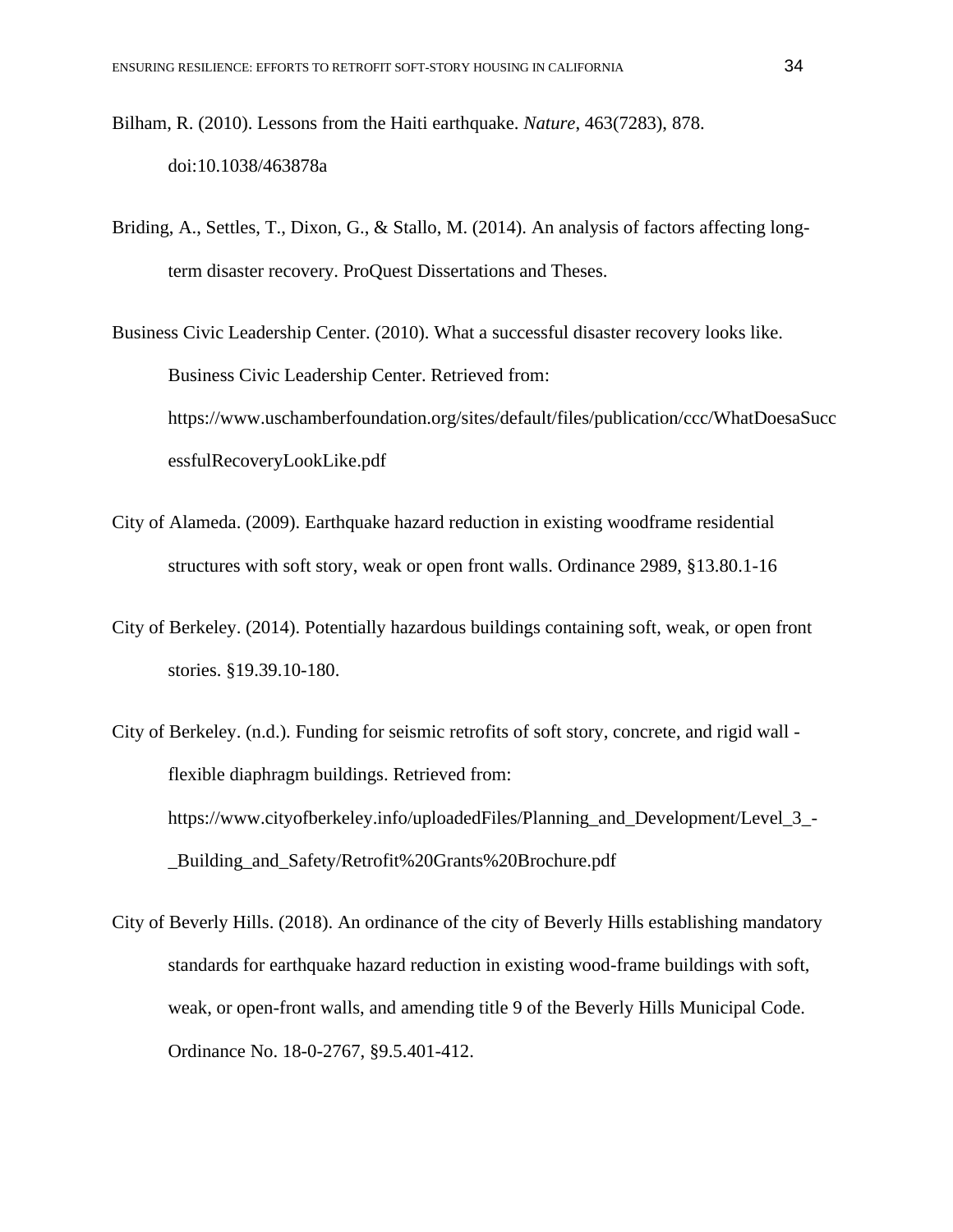City of Burbank. (2019). Adoption of chapter A4 of the 2019 California Existing Building Code. Ordinance 19-3,922, §9-1-16-A400.

City of Fremont. (2007). Soft-story residential buildings retrofit, Ordinance 10-2007 (2007).

- City of Long Beach. (2016). Voluntary earthquake hazard reduction in existing wood frame residential buildings with soft, weak or open front walls, Ordinance 16-0026, §18.70.010- 070 (2016).
- City of Los Angeles. (2015). Mandatory earthquake hazard reduction in existing wood-frame buildings with soft, weak or open-front walls, Ordinance 183893, §91.9301-312.
- City of Los Angeles. (2016a). An ordinance amending Sections 151.02, 151.07.A.1, 151.07.A.2, 151.07.A.8, and 151.08.D of Article 1 of Chapter XV of the Los Angeles Municipal Code, and adding Section 151.07.A.9 to Article 1 of Chapter XV of the Los Angeles Municipal Code to limit the proportion of costs related to mandatory seismic retrofitting that can be passed from owners to their tenants to 50 percent of the total cost of the work required by Ordinance Number 183893. Ordinance 184080.
- City of Los Angeles. (2016b). An ordinance amending subsections 91.9305.2, 91.9309.2 and 91.9309.3 of Article I of Chapter IX of the Los Angeles Municipal Code to adjust time limits to comply with mandatory seismic retrofitting of existing wood-frame buildings with soft, weak or open-front walls; and clarify engineering analysis terms and specifications. Ordinance 184081, §91.9305.2, §91.9309.2-3.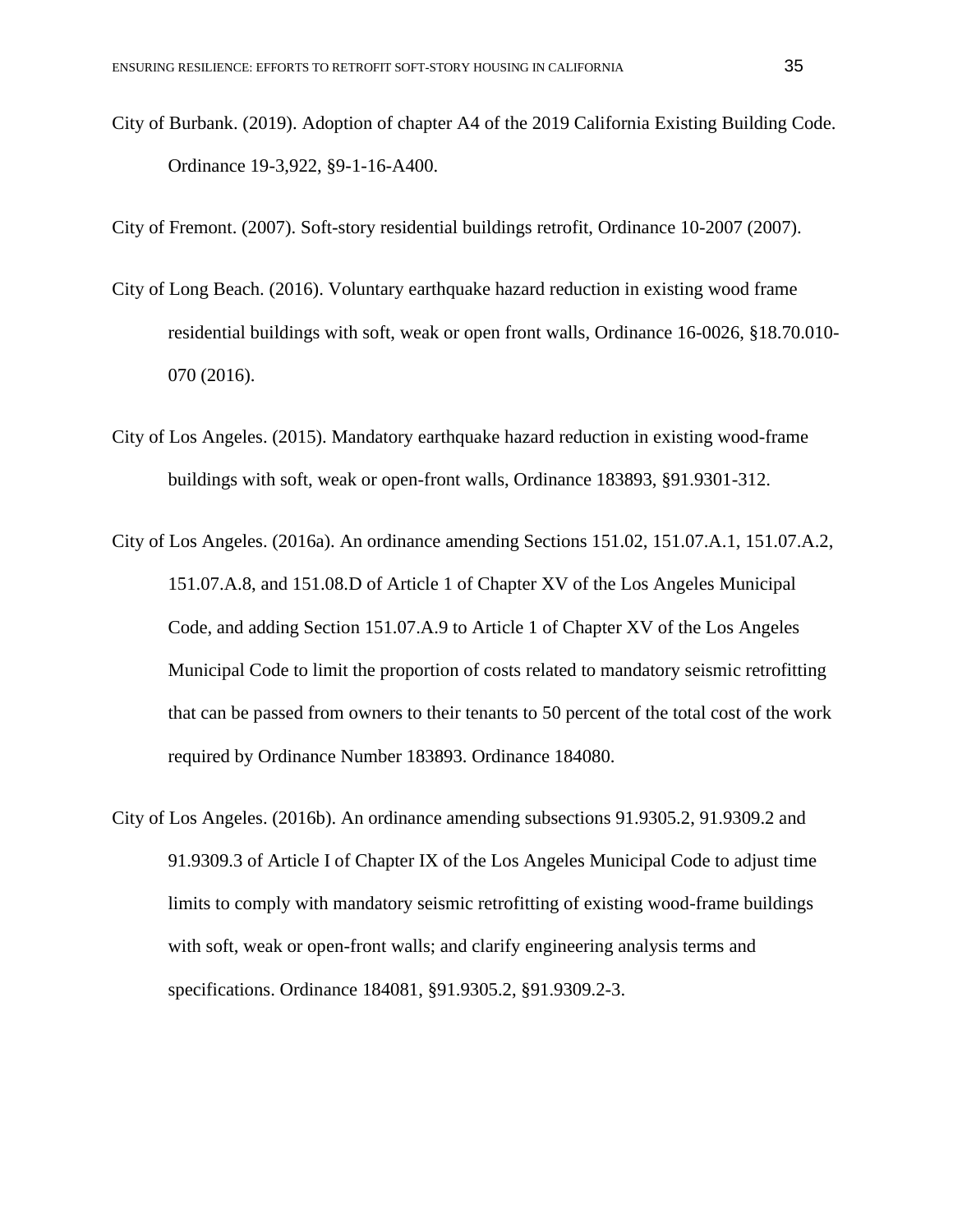- City of Oakland. (2007a). Homeowner Voluntary Seismic Safety Incentive Ordinance. Retrieved from: https://www.oaklandca.gov/documents/new-homeowner-voluntary-seismicstrengthening-reimbursement-incentive-program.
- City of Oakland. (2007b). Ordinance adopting Oakland Municipal Code chapter 15.30 to establish a voluntary seismic strengthening reimbursement incentive program for residential buildings and amending the master fee schedule to establish a voluntary seismic strengthening permit fee. Ordinance 12812, §15.30.10-320.
- City of Oakland. (2019). Mandatory Seismic evaluation and retrofit of certain multi-unit residential buildings. Ordinance 13516, §15.27.010-190.
- City of Pasadena. (2019). An ordinance of the city of Pasadena amending Pasadena municipal code title 4, chapter 4.32 regarding construction tax and adding Pasadena municipal code title 14, chapter 14.08 entitled "mandatory seismic strengthening provisions for existing wood-frame buildings with soft, weak or open-front walls". Ordinance 7345, §4.32.50, §14.08.10-130.
- City of San Francisco. (2013). Mandatory earthquake retrofit of wood-frame buildings. Ordinance 66-13 §3401.B.-3406.B.6.
- City of Santa Monica. (2017). Mandatory seismic retrofit requirement for soft, weak or open front walls in light, wood-framed buildings. Ordinance 2537CCS, §8.72.010-§8.76.010.
- City of West Hollywood. (2017). An ordinance of the City of West Hollywood establishing seismic strengthening requirements for two categories of existing buildings in the city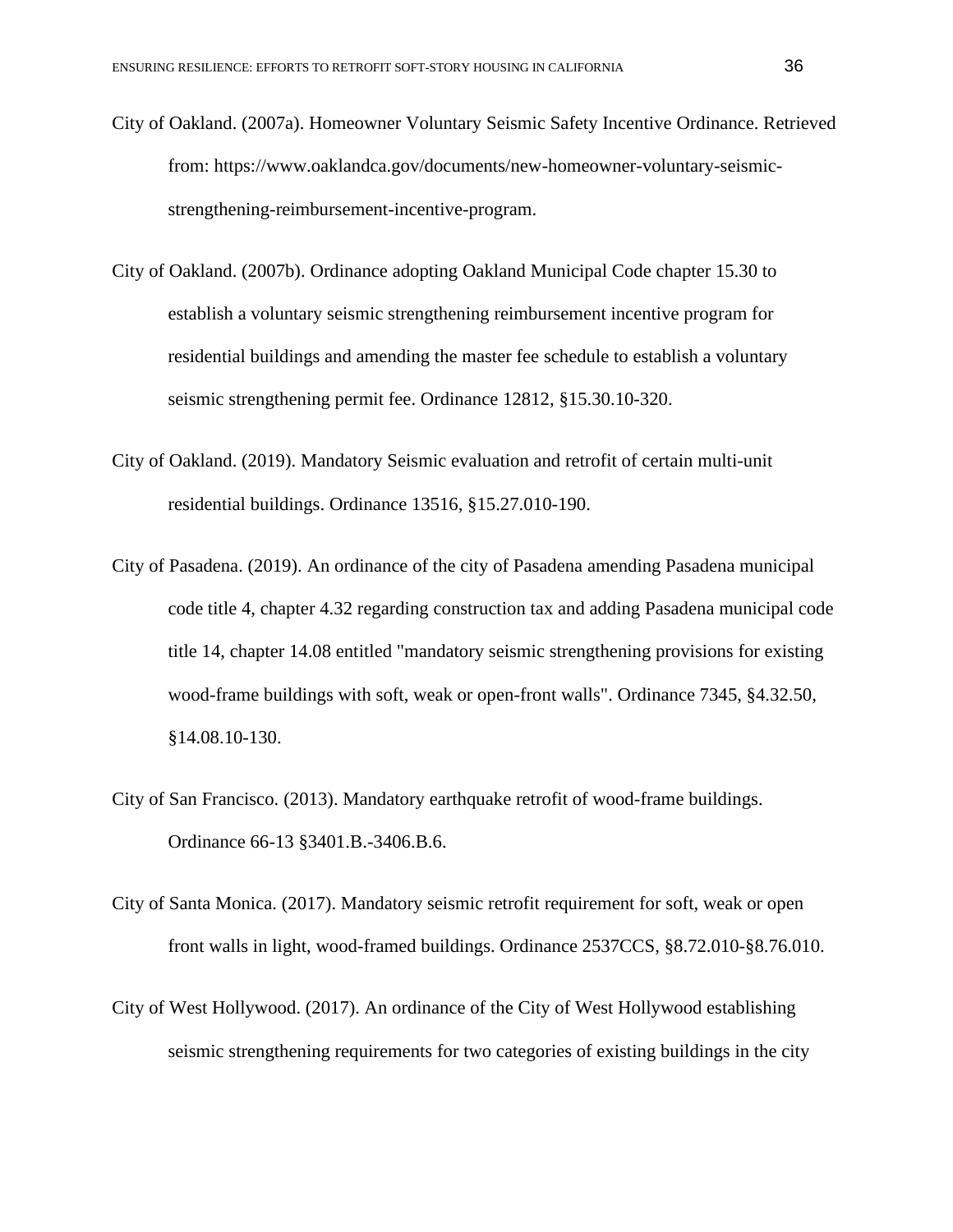and amending the West Hollywood Municipal Code. Ordinance 17-1004, §13.28.010- §13.32.060.

- Comerio, M. (1997). Housing Issues After Disasters. *Journal of Contingencies and Crisis Management*, 5(3), 166-178.
- Counterpointe SRE. (2017). Seismic retrofit program: invest in San Francisco's future. Retrieved from:

https://sfgov.org/esip/sites/default/files/Documents/Seismic%20Overview%20ESIP.pdf

Cutter, S., Burton, C., & Emrich, C. (2010). Disaster resilience indicators for benchmarking baseline conditions. *Journal of Homeland Security and Emergency Management*, 7(1), Retrieved from: http://resiliencesystem.com/sites/default/files/Cutter\_jhsem.2010.7.1.1732.pdf

- Day, V., Kornfield, L., Rojahn, C., Tobin, T., Samant, L. (2009). Here today—here tomorrow: the road to earthquake resilience in San Francisco. Applied Technology Council. Retrieved from: https://sfgov.org/esip/sites/default/files/FileCenter/Documents/9757 atc522.pdf
- Desroches, R., Comerio, M., Eberhard, M., Mooney, W., & Rix, G. (2011). Overview of the 2010 Haiti earthquake. *Earthquake Spectra*, 27(SUPPL.1), S1-S21.

Edwards, F. (2019). *Housing recovery after disasters*. Lanham: Lexington Books.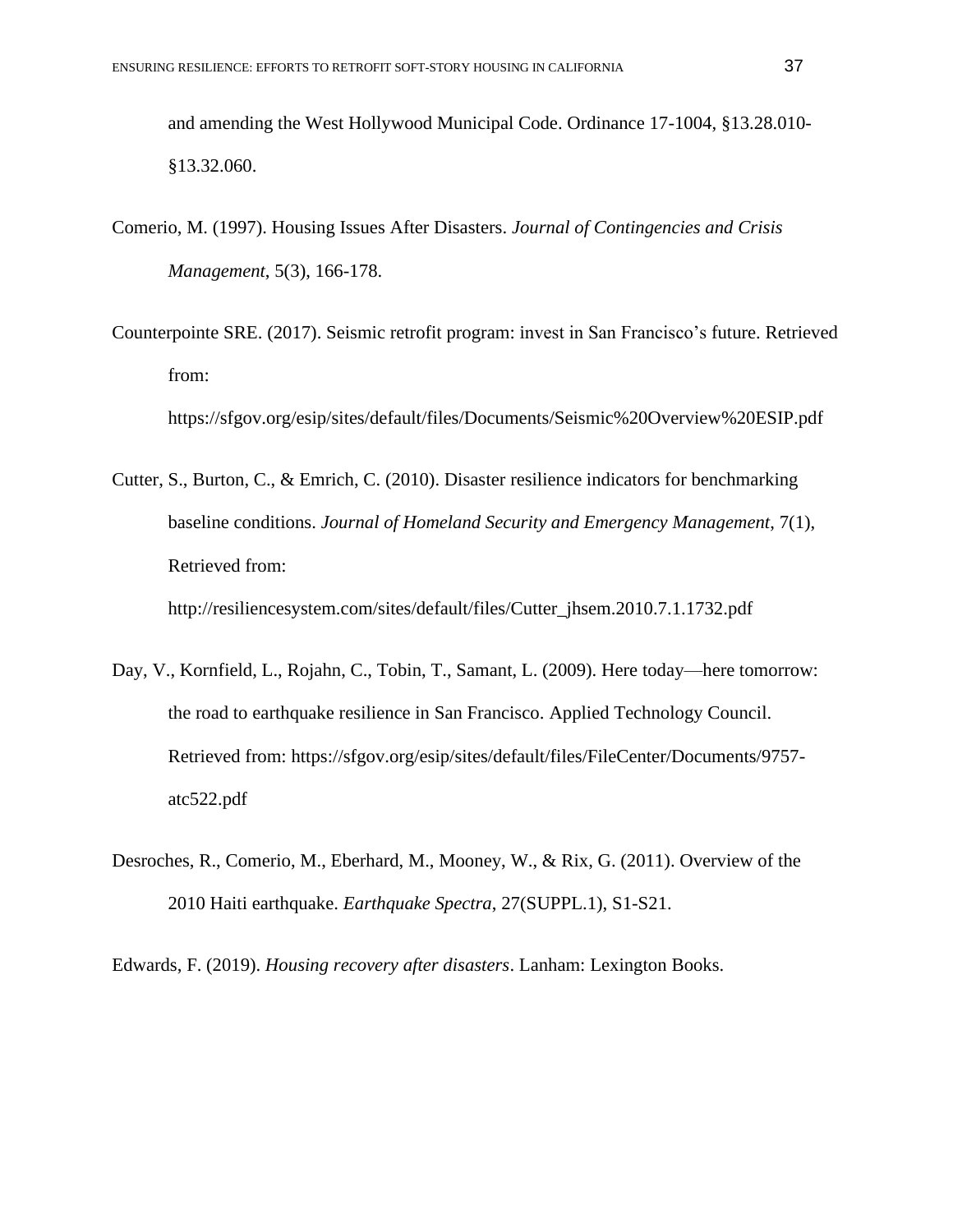- Fagan, K. (2019). Loma Prieta quake: 'It can seem like yesterday'. *The San Francisco Chronicle*. Retrieved from: https://www.sfchronicle.com/bayarea/article/For-those-wholived-through-it-the-1989-Loma-14537219.php
- Flaherty, J. (2009). Homeless and struggling in New Orleans. *Colorlines*. Retrieved from: <https://www.colorlines.com/articles/homeless-and-struggling-new-orleans>
- Gardener, H., Quan, J. (2014). Safer housing for Oakland a retrofit program for soft story apartment buildings. City of Oakland. [Memorandum]. Retrieved from: [http://www2.oaklandnet.com/oakca1/groups/cityadministrator/documents/report/oak0497](http://www2.oaklandnet.com/oakca1/groups/cityadministrator/documents/report/oak049788.pdf) [88.pdf](http://www2.oaklandnet.com/oakca1/groups/cityadministrator/documents/report/oak049788.pdf)
- Ghehnavieh, E. Z. (2017). Seismic analysis of light-frame wood building with a soft-story deficiency (Order No. 10616277). ProQuest Dissertations & Theses Global: The Sciences and Engineering Collection. (1986887277). Retrieved from http://search.proquest.com.libaccess.sjlibrary.org/docview/1986887277?accountid=10361
- Ghilarducci, M., Koch, G., Curry, C. (2018). State of California hazard mitigation plan. Retrieved from: https://www.caloes.ca.gov/HazardMitigationSite/Documents/002- 2018%20SHMP\_FINAL\_ENTIRE%20PLAN.pdf
- Islam, R. (2017). Sustainability and resiliency comparison of soft-story wood-frame building retrofits (Order No. 10616908). ProQuest Dissertations & Theses Global: The Sciences and Engineering Collection. (1958947283). Retrieved from <http://search.proquest.com.libaccess.sjlibrary.org/docview/1958947283?accountid=10361>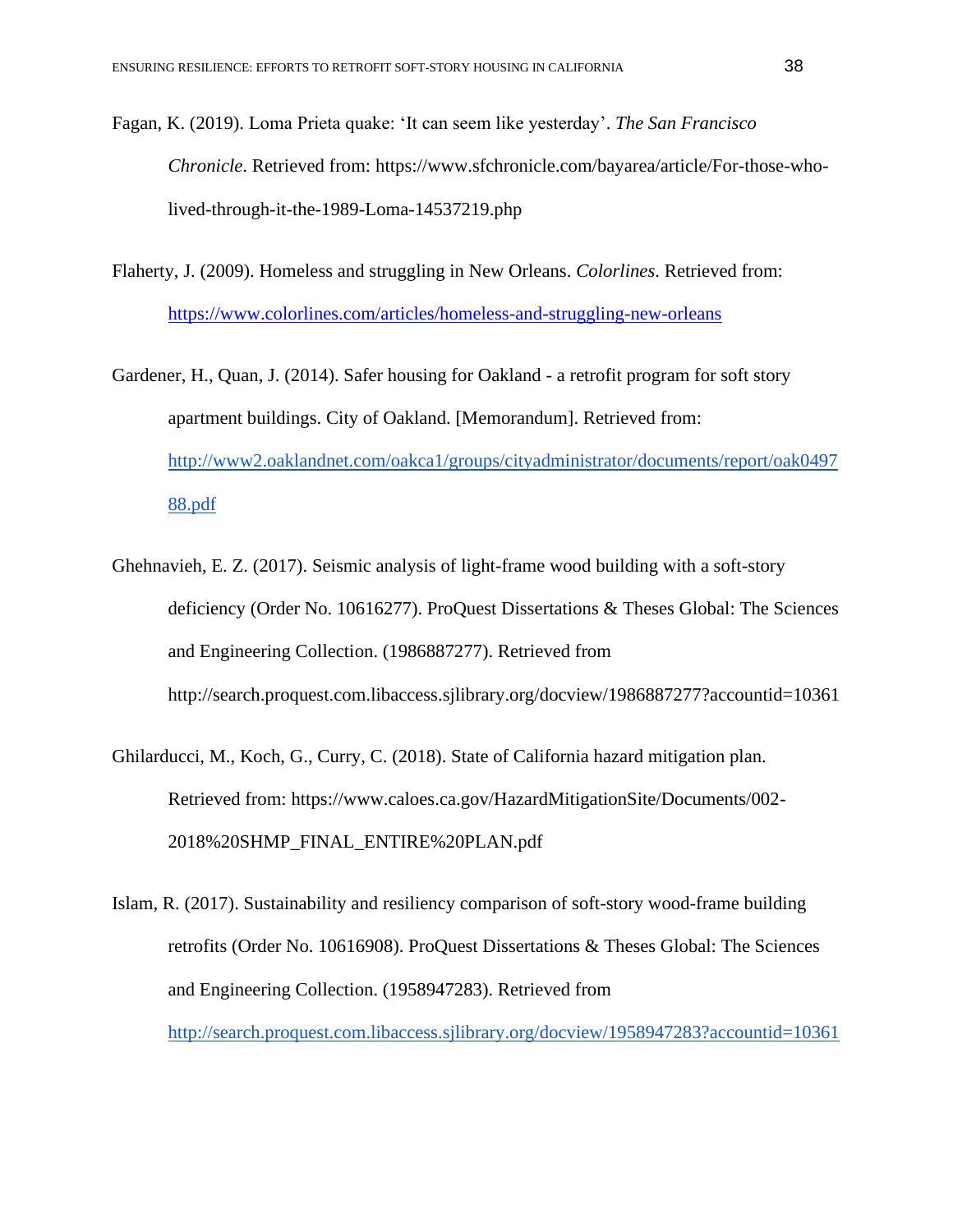- Kang, H., Yi, Z., & Burton, H. (2019). Effect of the Los Angeles Soft-Story Ordinance on the post-earthquake housing recovery of impacted residential communities. *Natural Hazards*, 99(1), 161-188.
- Kecskes, K. A. (May 16, 2013). San Francisco establishes mandatory seismic retrofit program for "soft story buildings." *Mondaq Business Briefing*. Retrieved from: <http://bi.gale.com.libaccess.sjlibrary.org/essentials/article/GALE|A330000336?u=csusj>
- Kroichick, R. (2019). The shaken series. *The San Francisco Chronicle.* Retrieved from: https://www.sfchronicle.com/giants/article/A-s-Giants-remember-Loma-Prietaearthquake-and-14502576.php
- Lin II, R. (2018). Bay Area falling behind on quake safety despite booming tech economy. *Los Angeles Times*. Retrieved from: https://www.latimes.com/local/lanow/la-me-quakesafety-bay-area-20180422-htmlstory.html
- Prager, F., Tucker, J., Prudence Sneberger, L. (2009). The policy problem of non-ductile buildings in Los Angeles: costly earthquakes, uncertain owners. Applied Technology Council*.* Retrieved from: [https://ebookcentral-proquest-com.libaccess.sjlibrary.org](https://ebookcentral-proquest-com.libaccess.sjlibrary.org/)
- Rafezy, B. (2017). What makes a special moment frame special? American Institute of Steel Construction. Retrieved from: https://www.aisc.org/globalassets/modernsteel/archives/2017/04/whatmakesaspecialmomentframespecial.pdf
- Reitherman, R. (2009). Unreinforced masonry buildings and earthquakes: developing successful risk reduction programs. Federal Emergency Management Agency. Washington, D.C. Retrieved from:<https://permanent.access.gpo.gov/gpo9270/femap774.pdf>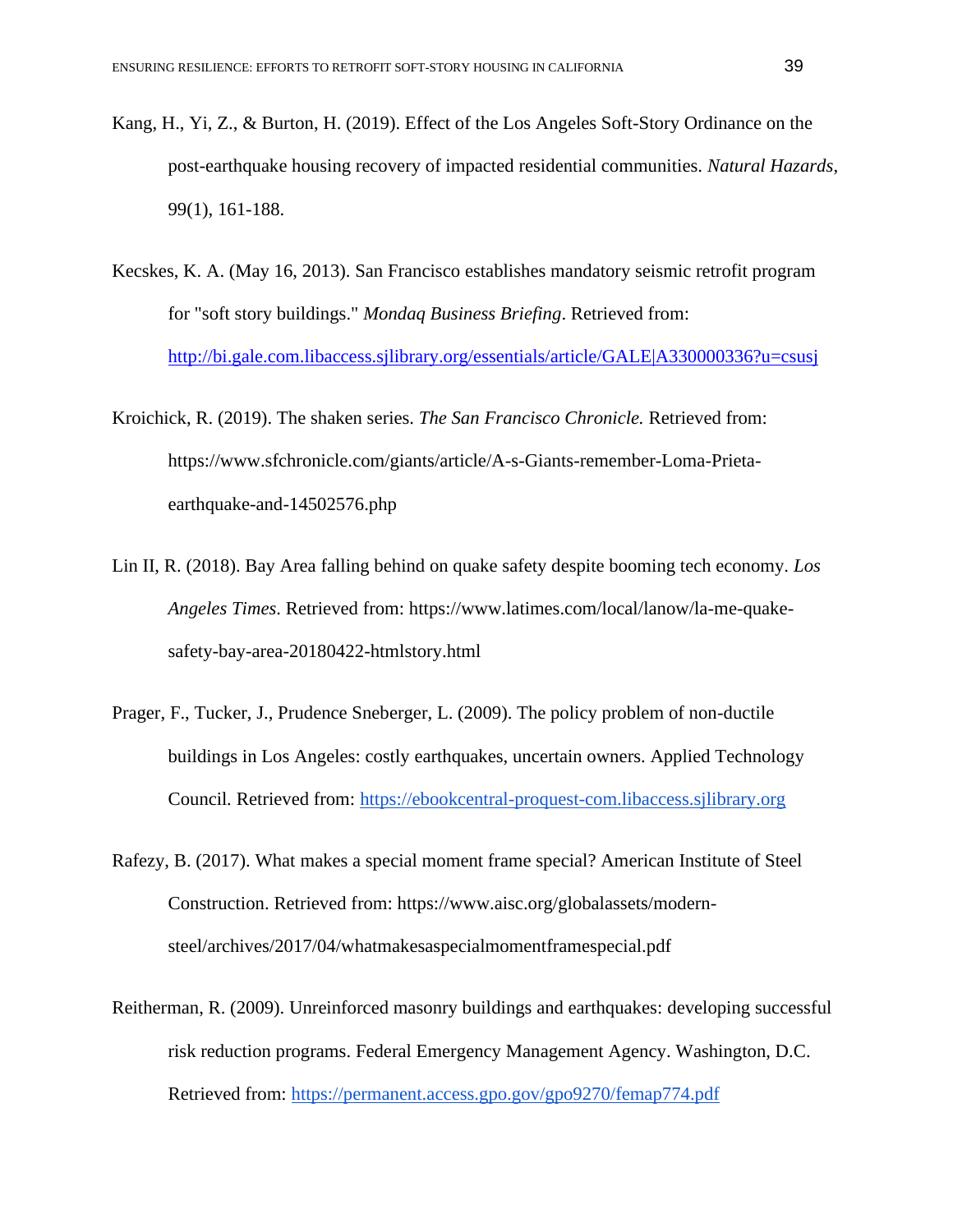Rodriguez, A. (2019). Soft story retrofit: 3 retrofit construction methods and how it affects costs. Bay Cities Construction. Retrieved from: [https://www.softstoryretrofitpros.com/blog/post/soft-story-retrofit-3-retrofit-construction](https://www.softstoryretrofitpros.com/blog/post/soft-story-retrofit-3-retrofit-construction-methods-and-how-it-affects-costs)[methods-and-how-it-affects-costs](https://www.softstoryretrofitpros.com/blog/post/soft-story-retrofit-3-retrofit-construction-methods-and-how-it-affects-costs)

- Stallings, R. (1996). The Northridge earthquake "ghost towns": Final report to the National Science Foundation. Los Angeles: School of Public Administration, University of California, Los Angeles.
- Nolte, C. (2019). A hot day in San Francisco? That's earthquake weather. *San Francisco Chronicle.* Retrieved from: [https://www.sfchronicle.com/bayarea/article/A-hot-day-in-](https://www.sfchronicle.com/bayarea/article/A-hot-day-in-San-Francisco-That-s-earthquake-13999640.php)[San-Francisco-That-s-earthquake-13999640.php](https://www.sfchronicle.com/bayarea/article/A-hot-day-in-San-Francisco-That-s-earthquake-13999640.php)
- SPUR. (2012). Safe enough to stay. *SPUR Report*. Retrieved from: [https://www.spur.org/sites/default/files/publications\\_pdfs/SPUR\\_Safe\\_Enough\\_to\\_Stay.](https://www.spur.org/sites/default/files/publications_pdfs/SPUR_Safe_Enough_to_Stay.pdf) [pdf](https://www.spur.org/sites/default/files/publications_pdfs/SPUR_Safe_Enough_to_Stay.pdf)
- Sutley, E. J., van de Lindt, J. W. (2016). Evolution of predicted seismic performance for woodframe buildings. *Journal of Architectural Engineering*, 22(3), B4016004. Retrieved from: https://ascelibrary-org.libaccess.sjlibrary.org/doi/pdf/10.1061/%28ASCE%29AE.1943- 5568.0000212
- United States Department of Housing and Urban Development. (2019). FY 2012 income limits summary. [Data File]. Retrieved from:

<https://www.huduser.gov/portal/datasets/il/il2012/2012summary.odn>